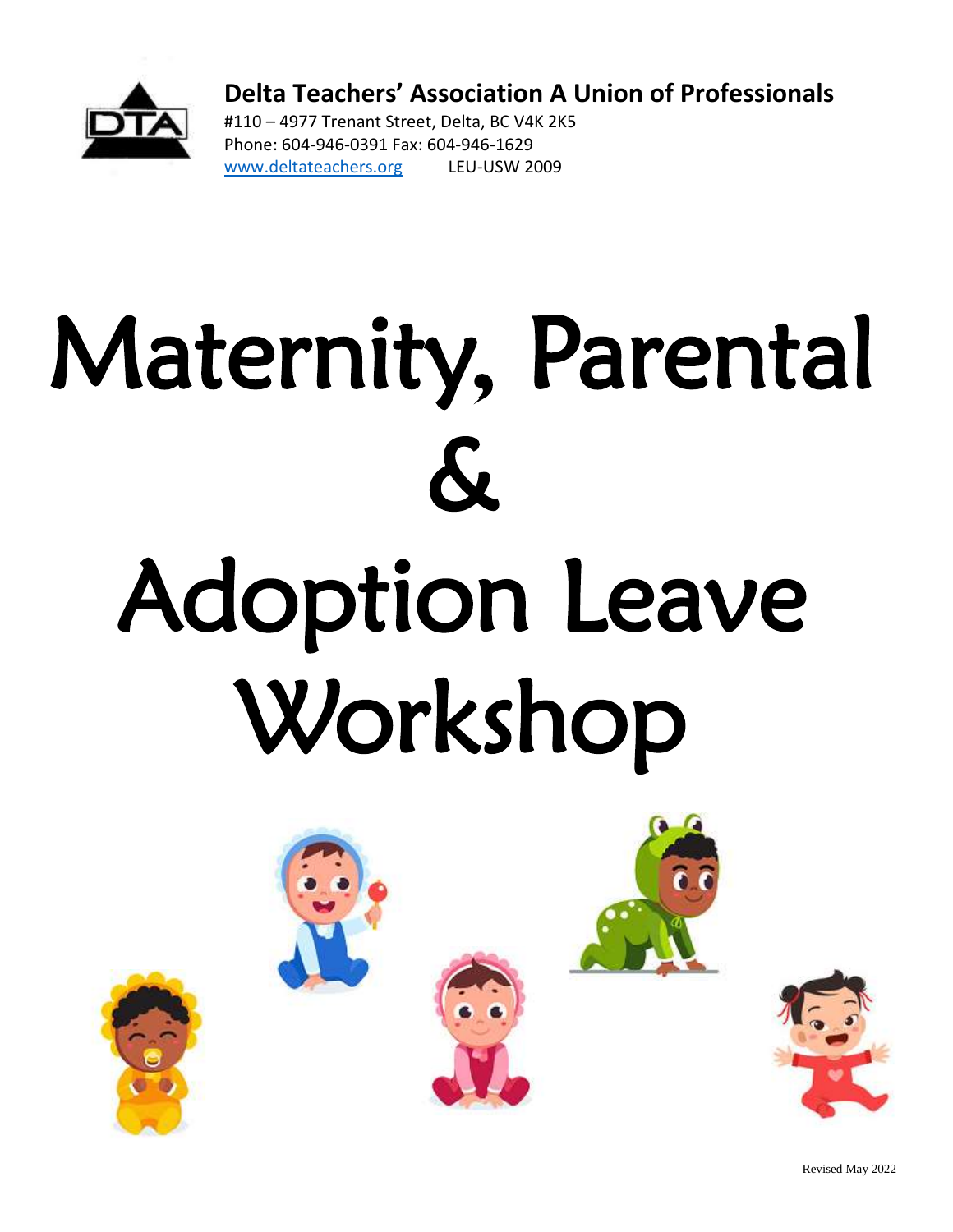## **Booklet Contents**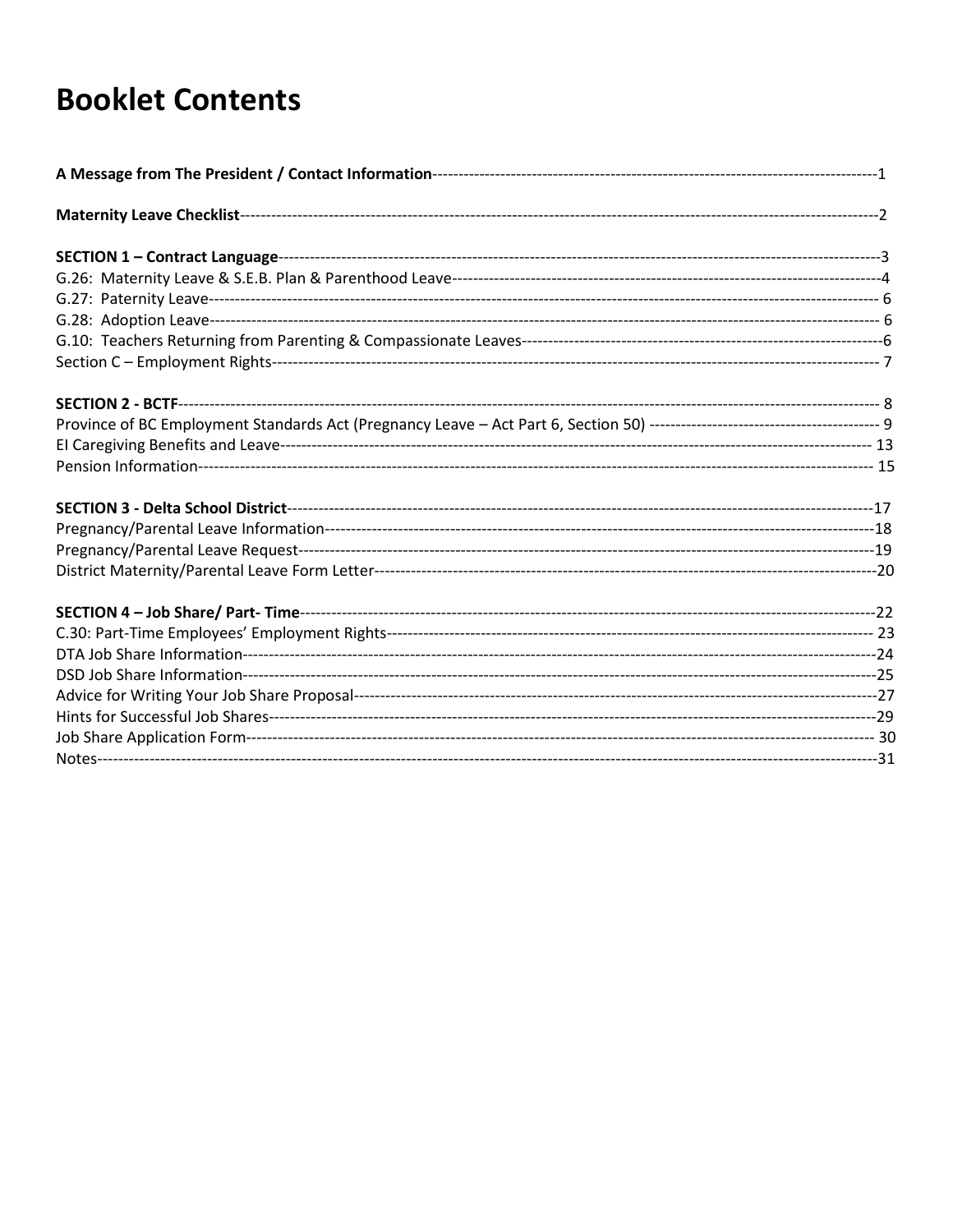## **A Message from The President**

The Delta Teachers' Association welcomes members and their partners to our semi - annual Maternity/Parenthood Leave workshop.

The maternity and parenthood benefits described in our employment contract, the Provincial Collective Agreement as it applies in Delta, represents what the union has been able to achieve to support our members as they become parents.

We hope that the information contained in this package, together with information presented by BCTF Income Security staff, will go a long way to answering many of the questions that our members have about Maternity and Parenthood issues.

As always, the DTA encourages members to call the DTA with any and all questions pertaining to Maternity and Parenthood Leaves, as well as any other issue of importance.

 $2 - 8.4$ 

Susan Yao, President, Delta Teachers' Association

#### **Contact Information**

**Delta Teachers' Association Service Canada** (604) 946-0391 1-800-206-7218 [www.deltateachers.org](http://www.deltateachers.org/) [www.servicecanada.gc.ca](http://www.servicecanada.gc.ca/)

**Delta School District No. 37 BCTF** (604) 946-4101 (604) 871-2283 [www.deltasd.bc.ca](http://www.deltasd.bc.ca/) 1-800-663-9163

[www.bctf.ca](http://www.bctf.ca/)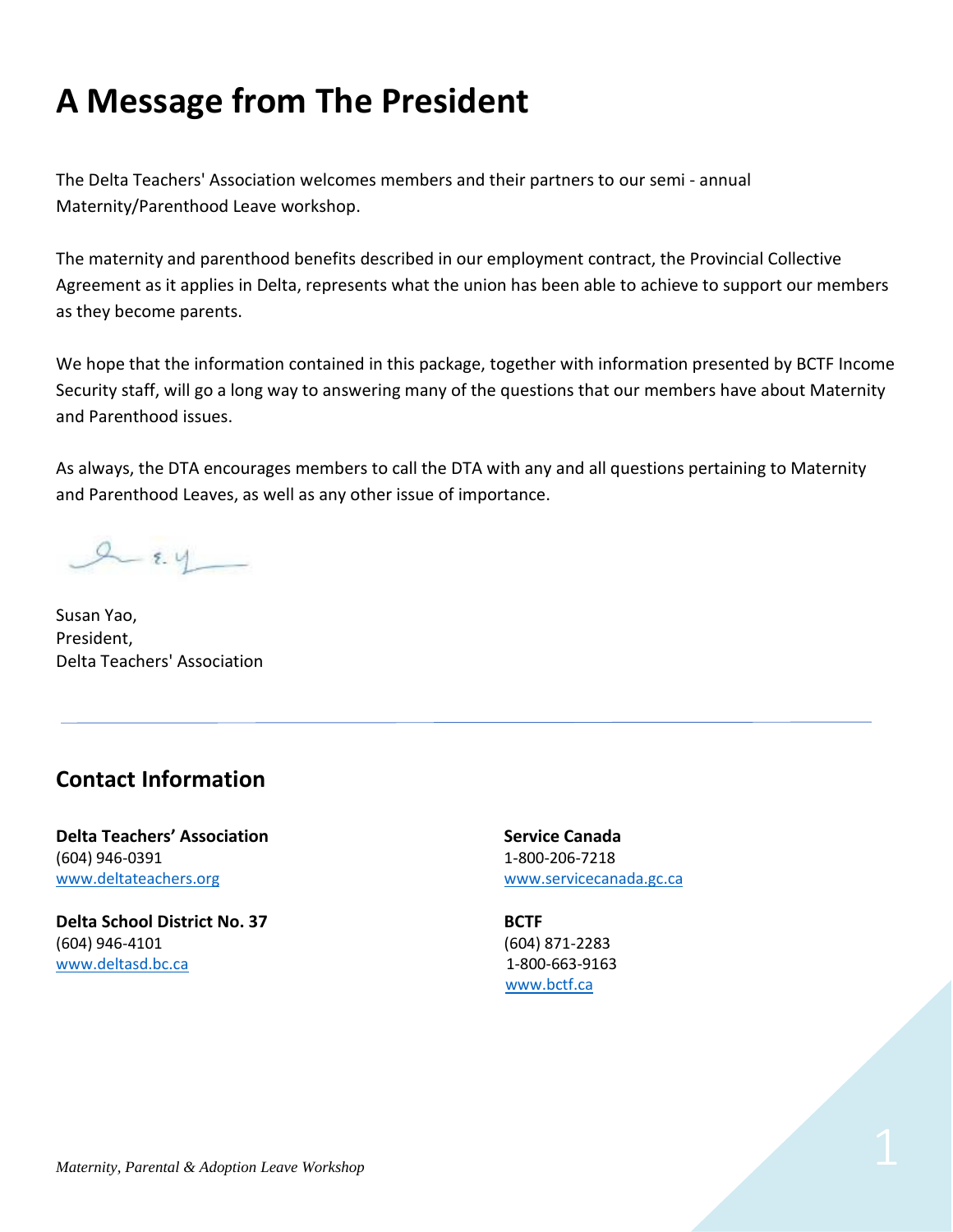#### **Maternity Leave Checklist**

- $\square$  Confirm pregnancy.
- $\square$  Apply in writing for maternity/parental/parenthood leave and include doctor's note with estimated due date.
- $\Box$  If you have complications with your pregnancy, call the DTA about medical leave, not early maternity leave.
- $\Box$  Notify Human Resources about continuing payment of your portion of benefits.
	- Your extended health & dental are paid.
	- You can opt out of the life insurance for \$4.44/month
- $\Box$  Professional Conduct Unit (formerly Teacher Regulation branch) fees if you are not being paid by the district, in April you will need to pay your annual practice fee. You will receive an invoice from the College. [https://www2.gov.bc.ca/gov/content/education-training/k-12/teach/maintain/annual](https://www2.gov.bc.ca/gov/content/education-training/k-12/teach/maintain/annual-practice-fee)[practice-fee](https://www2.gov.bc.ca/gov/content/education-training/k-12/teach/maintain/annual-practice-fee)
- $\square$  Apply for EI (maternity) benefits.
- $\square$  Apply to Human Resources for SEB benefits (95% of salary for the first 2 weeks of the leave and a topup to 50% of salary for the next 15 weeks)
- You must submit a copy of first EI cheque to the payroll department **to receive your top up.**
- $\square$  Decide which parent will take which portion of parental leave and apply for this if you haven't already. Top up does not apply to parental leave.
- $\square$  Once your child is born call Human Resources to let them know actual date of birth for EI purposes and then enrol them in benefits plans, alter life insurance, wills. etc. \* Complications with baby? Ask the DTA about caregiver leave, before maternity leave.
- $\square$  Notify Human Resources about your return to work (please give 4 to 6 weeks) prior to anticipated return.
- $\square$  Purchase pensionable service for the maternity and short-term parental portion of your leave.
- $\Box$  If you receive a lay-off notice while you are on a maternity/parental leave you must participate in all three posting rounds to secure a position. Contact the DTA for details.
- $\square$  Contemplating a job share? Contact the DTA for details.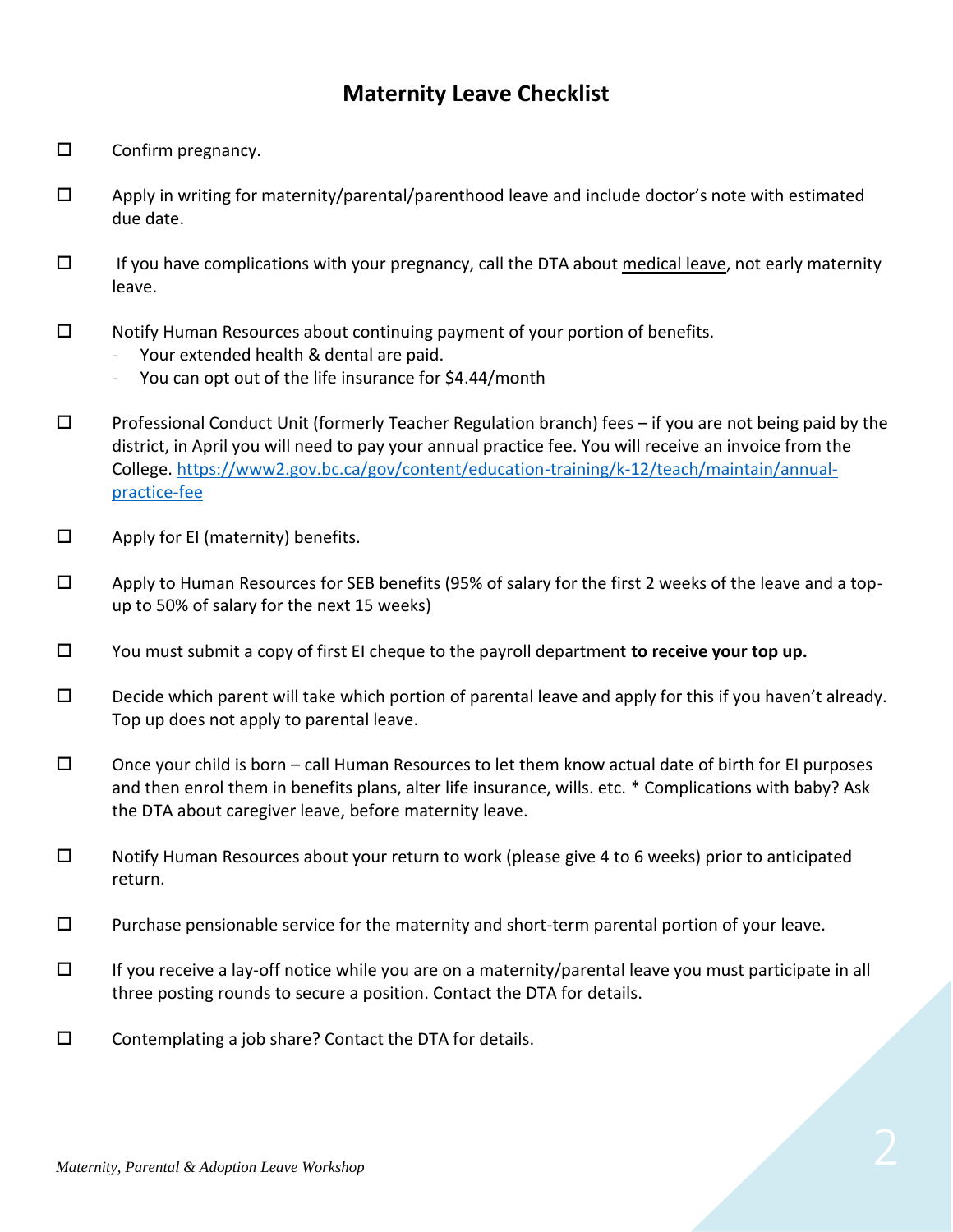## **Section 1 Contract Language**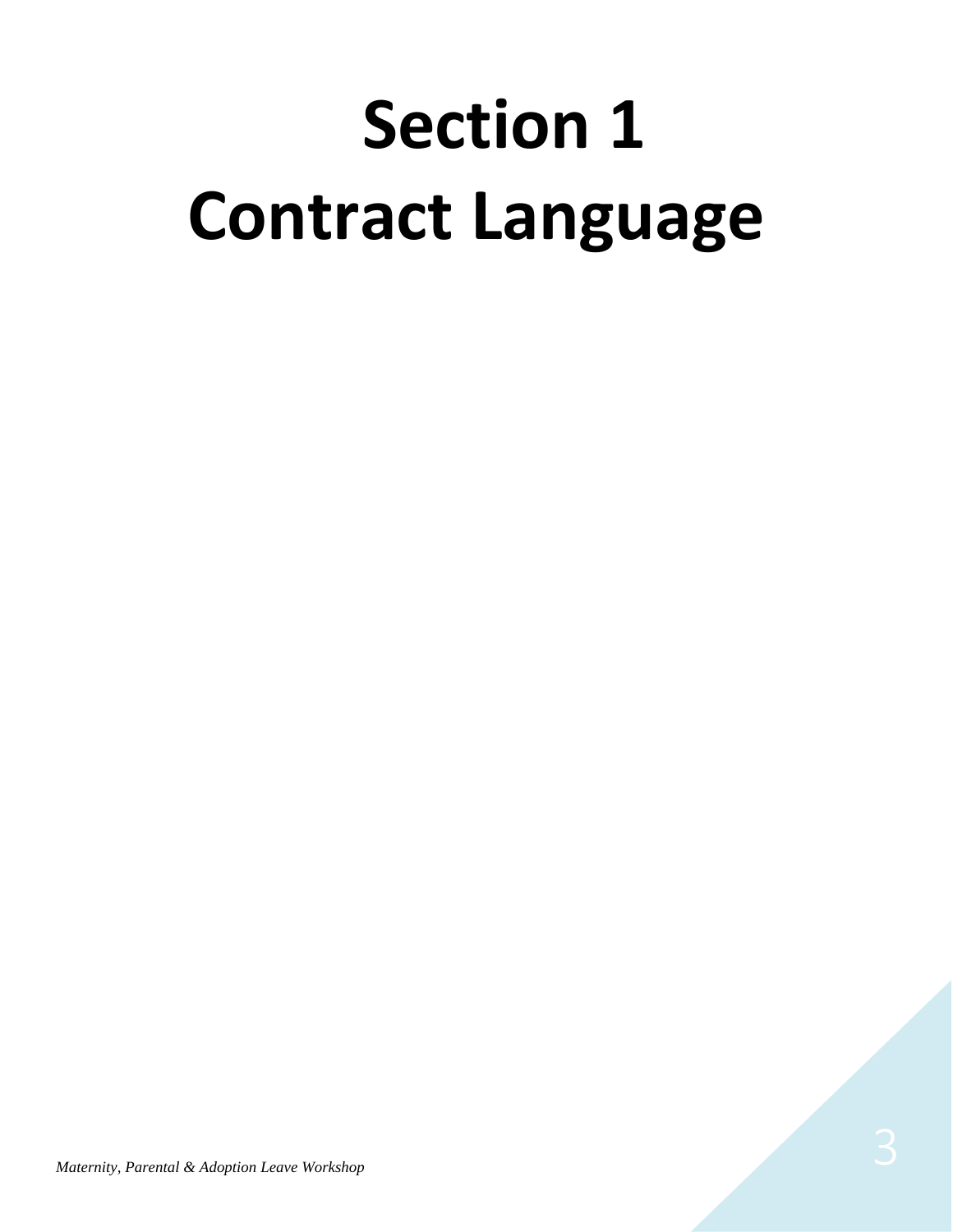

### **Delta Teachers' Association**

#### **Contract Language**

#### **G.26: MATERNITY LEAVE AND S.E.B. PLAN AND PARENTHOOD LEAVE**

1. Short Term Maternity Leave - Part 6 of the Employment Standards Act is guaranteed and applies.

- a. Supplemental Employment Benefits on Maternity Leave
	- i) When a pregnant employee takes the maternity leave to which they are entitled pursuant to the Employment Standards Act, the Board shall pay the teacher 95% of their current salary for the first two (2) weeks of leave--if the teacher is eligible to receive E.I*.* benefits, the difference between 50% of their current salary and the amount of the E.I. Maternity benefits received by the teacher for a further fifteen (15) weeks.
	- ii) The Board agrees to enter into the Supplemental Employment Benefit (SEB) Plan agreement required by the Employment Insurance Act in respect of such maternity payments.
- b. Use of Sick Leave
	- i) A terminated pregnancy shall be treated as sick leave. \*\* (See Employment Standards Act 50. (2) and (3) )
	- ii) If at the end of the agreed upon period of leave, the employee provides a medical certificate indicating they are unable to return to duty because of ill health, they shall qualify for their sick leave provisions.
- 2. Short Term Parental Leave (inclusive of adoption) Part 7 of the Employment Standards Act is guaranteed and applies.
- 3. Parenthood Leave provided for parenthood purposes under circumstances (a) and (b), and (c) as follows:
	- a. Maternity-Related Parenthood Leave
		- i) Available as an alternative to Maternity Leave. Leave under this section is in addition to Maternity and Parental Leave.
		- ii) The length of this Parenthood Leave shall be from five (5) months to sixteen (16) months depending on individual circumstances, and coinciding with Article G.26.3a) iv) below. The length of this leave shall, upon request, be extended for one (1) additional school year only. Such request for extension must be received by March 15 of the first year of leave.
		- iii) Unless otherwise approved by the Board, the date of leaving shall coincide with December 31, September 1, the end of a semester or quarter, or Spring Break.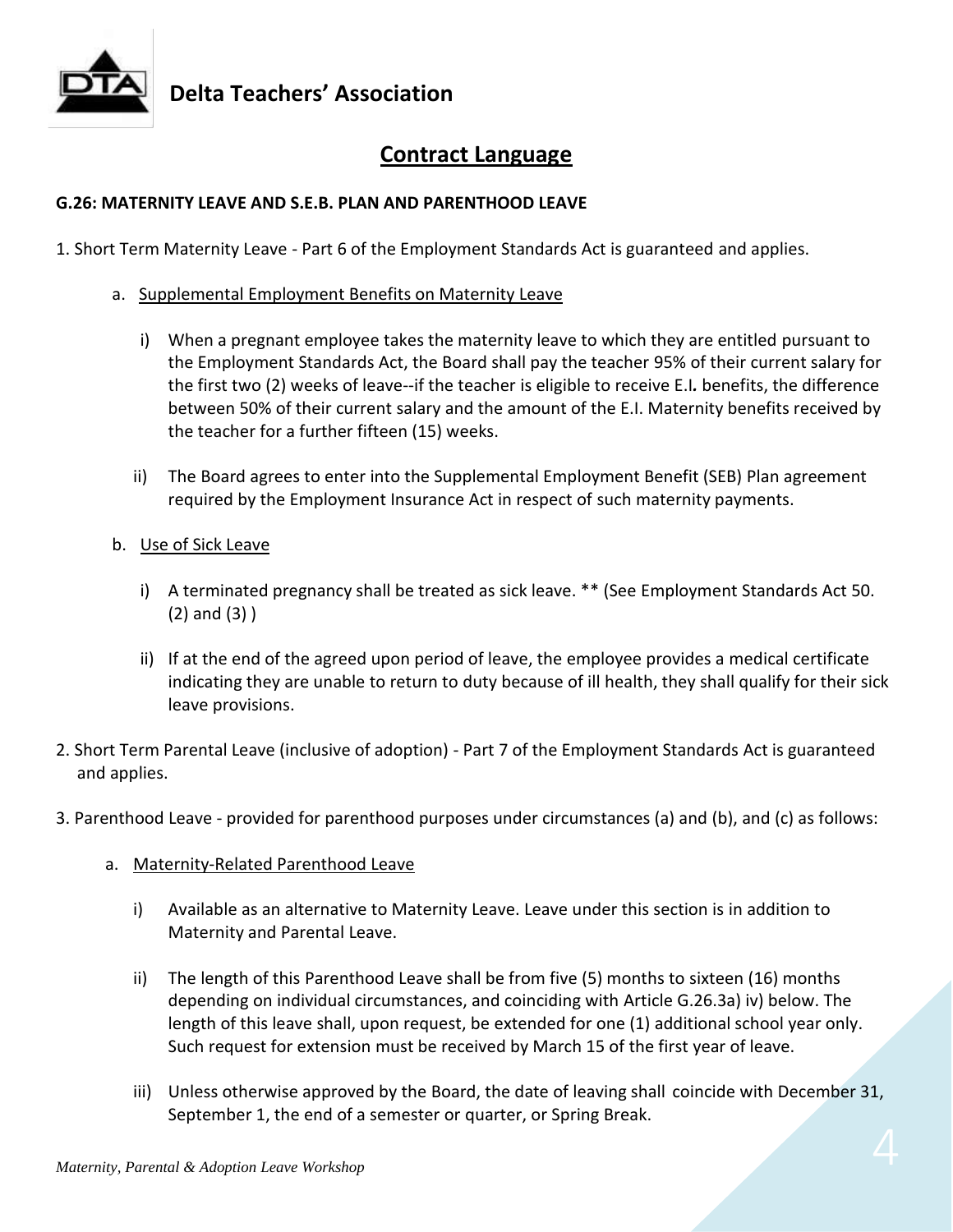- iv) The date of return shall be September 1.
- v) During the first twenty-four (24) weeks of maternity-related parenthood leave, the following provisions shall apply:

Any pension, medical or other plan beneficial to the employee shall continue, and the employer shall continue to make payment to the plan in the same manner as if the employee were not absent where:

a) the employer pays the total cost of this plan;

b) the employee elects to continue to pay their share of the cost of a plan that is paid for jointly by the employer and the employee.

- b. Non-Maternity Related Parenthood Leave
	- i) The length of this leave shall be ten (10) months. The length of this leave shall, upon request, be extended for one (1) additional school year only. Such request for extension must be received by March 15 of the first year of leave.
	- ii) Unless otherwise approved by the Board, the date of leaving shall be September 1.
	- iii) The date of return shall be September 1.
- c. Other Governing Clauses
	- i) Applications for leave must be submitted to the Board six (6) weeks prior to the effective date of leave.
	- ii) Leave is granted on the understanding that the teacher will be returning. Teachers on leave shall re-affirm in writing no later than March 15 their intention to return. If notification is not received on or before this date, the right to return to staff is forfeited.
	- iii) If an application for early return to duty is received by the Board, the request for return shall be granted when a suitable position is open.
	- iv) Benefits may be continued, subject to the restrictions of the various carriers, while on parenthood leave, by arranging to pay total premium costs to the Board in advance for five (5) month periods.
	- v) Seniority in the District will accumulate while on parenthood leave. The length of parenthood leave will be limited to a maximum of ten (10) teaching months, or whatever lesser period to coincide with the September 1 return, if seniority in the District is one (1) year or less.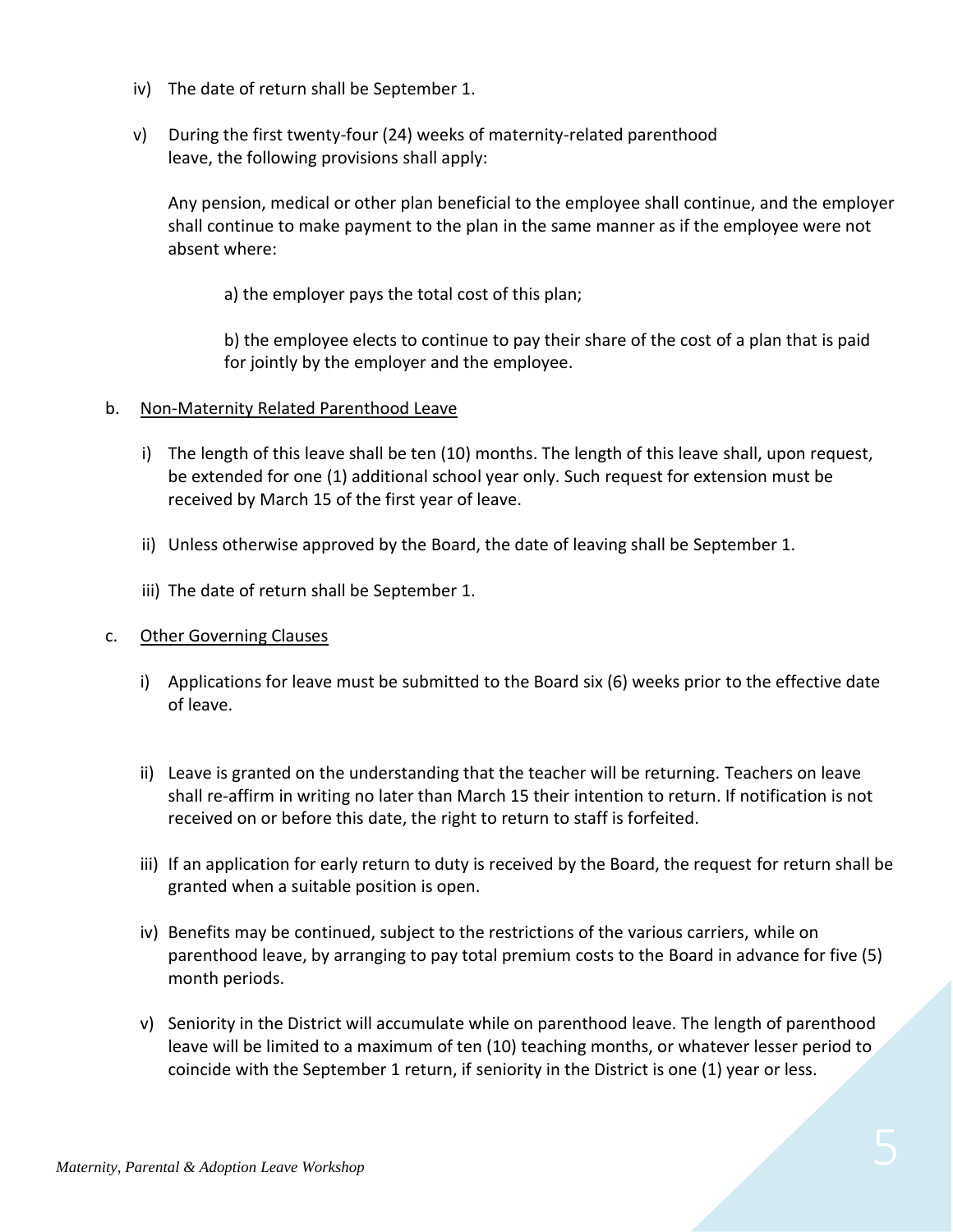#### **G.27: PATERNITY LEAVE**

1. Teachers shall be entitled to one (1) day of paternity leave with pay, to be arranged to be taken within fifteen (15) consecutive teaching days of the birth of the child.

#### **G.28: ADOPTION LEAVE**

- 1. Teachers shall be entitled to one (1) day adoption leave with pay, to be taken on the day of receiving the child. If required, an additional one (1) day with pay shall be granted if the receiving is to take place outside the Lower Mainland. If both prospective parents are employed by the Board, both parents shall be granted leave if both are required to attend by the Agency.
- 2. Further adoption leave may be granted as follows:
	- a. application for such leave must be submitted fourteen (14) calendar days prior to the effective date of the leave; such period may be reduced by mutual agreement;
	- b. leaves taken for less than twenty-four (24) weeks shall terminate December 31, September 1, the end of the semester or quarter, or Spring Break;
	- c. leaves granted for between twenty-four (24) weeks to sixteen (16) months shall terminate September 1;
	- d. benefit provisions shall be as stated in Article G.26.3 a) v);
	- e. the employee shall notify their principal at least one (1) month prior to the intended date of return to work.

#### **ARTICLE G.10: TEACHERS RETURNING FROM PARENTING AND COMPASSIONATE LEAVES**

Teachers granted the following leaves in accordance with the collective agreement:

- a. Pregnancy leave (Employment Standards Act [ ESA ])
- b. Parental Leave (Employment Standards Act [ESA ])
- c. Extended Parental / Parenthood Leave (beyond entitlement under Employment Standards Act [ESA ])
- d. Adoption Leave (beyond entitlement under Employment Standards Act [ ESA])
- e. Compassionate Care Leave

Will be able to return to their former teaching position in the school that they were assigned to for a maximum of one (1) year (twelve months) from the time the leave of absence commenced. The teacher's position will be posted as a temporary vacancy. Upon return from leave, the employee will be assigned to the same position or, if the position is no longer available, a similar position.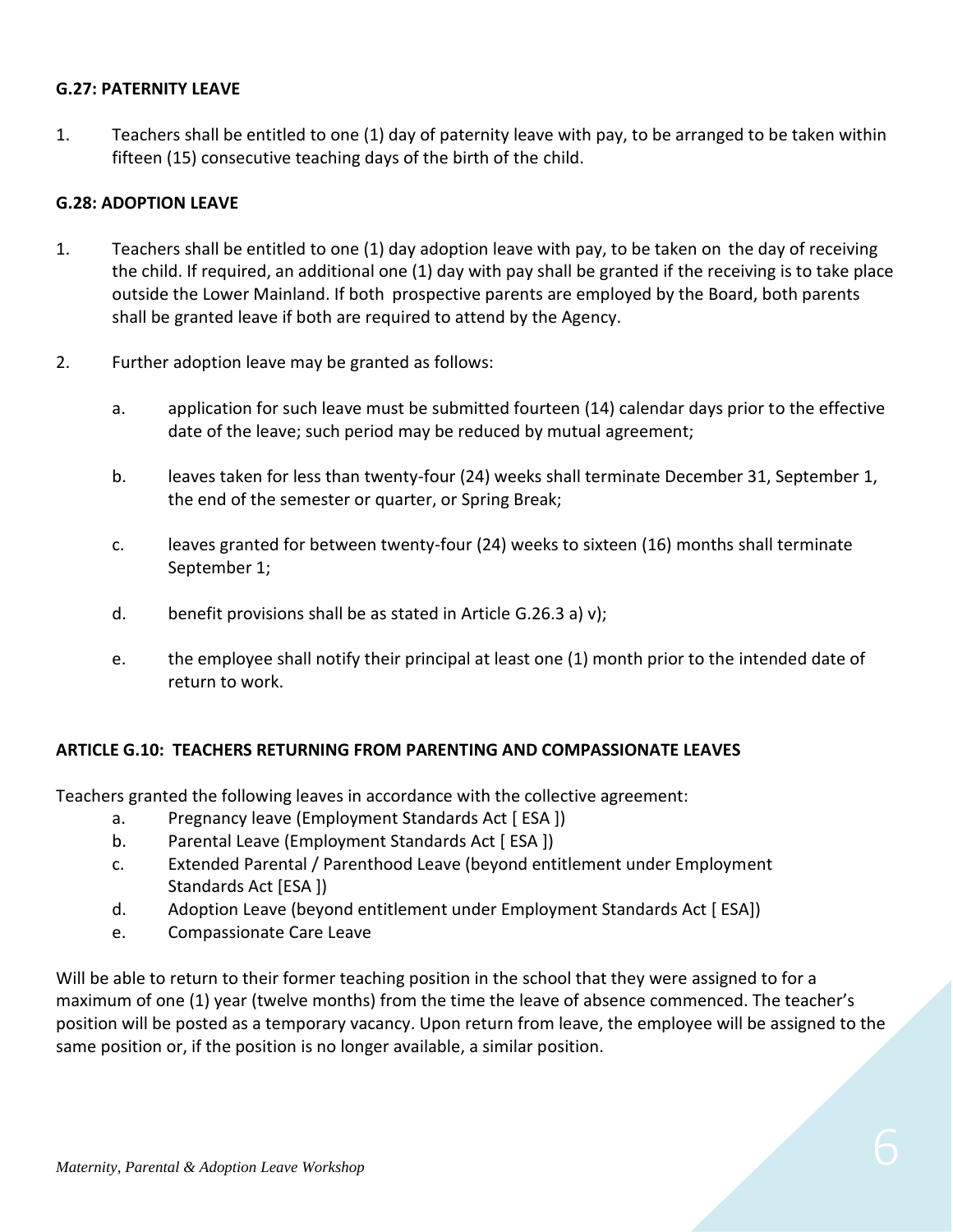#### **Section C – Employment Rights**

#### **C.2: SENIORITY**

1. Except as provided in this article, "seniority" means an employee's aggregate length of service with the employer as determined in accordance with the provisions of the Previous Collective Agreement.

*Note: Refer also to Article C.22.1*

#### **C.22: DEFINITION OF SENIORITY**

1. In this Agreement, "seniority" means an employee's aggregate length of service in the employment of the Board, inclusive of service under term contract, teaching-on-call pursuant to C.22.2 and C.22.4, and parttime teaching. For the purposes of calculating length of service, part-time teaching shall be credited fully as if it were full-time service.

*Note: Refer also to Article C.2.1*

- 8. For the purposes of this Article, the following leaves of absence shall count toward aggregate length of service with the Board:
	- a. maternity leave and/or parental leave pursuant to the Employment Standards Act;
	- b. service as D.T.A. President;
	- c. service with the B.C.T.F. or C.T.F.;
	- d. service with the Department of National Defense;
	- e. exchange teaching;
	- f. secondment;
	- g. parenthood leave;
	- h. approved educational leave;
	- i. service as an M.L.A. or M.P.;
	- j. compassionate care leave (Article G.2);
	- k. all other approved leaves of absence (including long-term sick leave).
- 9. For the purposes of this Article, continuity of service shall be deemed not to have been broken by resignation for purposes of maternity followed by re-engagement within a period of three (3) years, or by termination and re-engagement pursuant to this Article.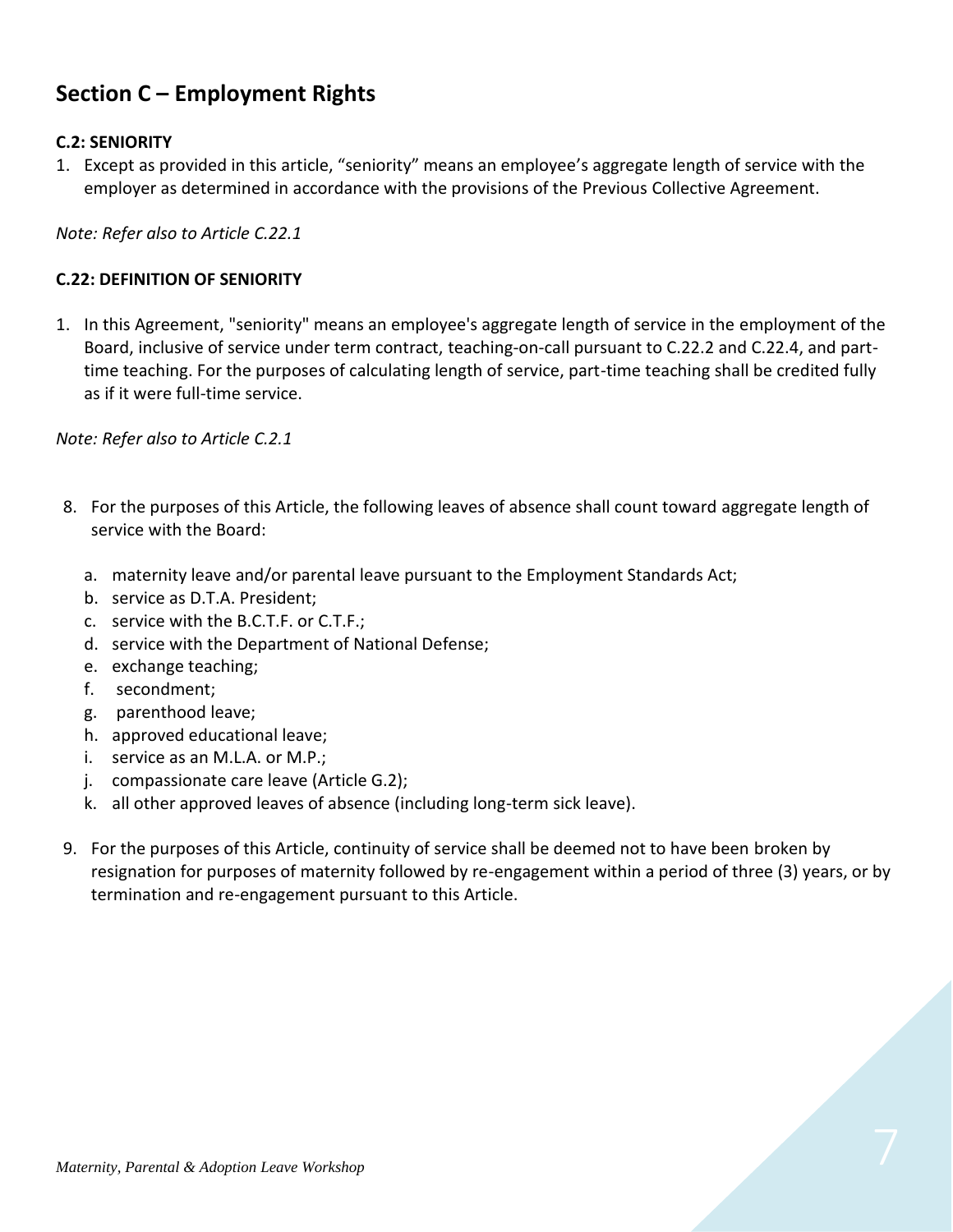## **Section 2 BCTF**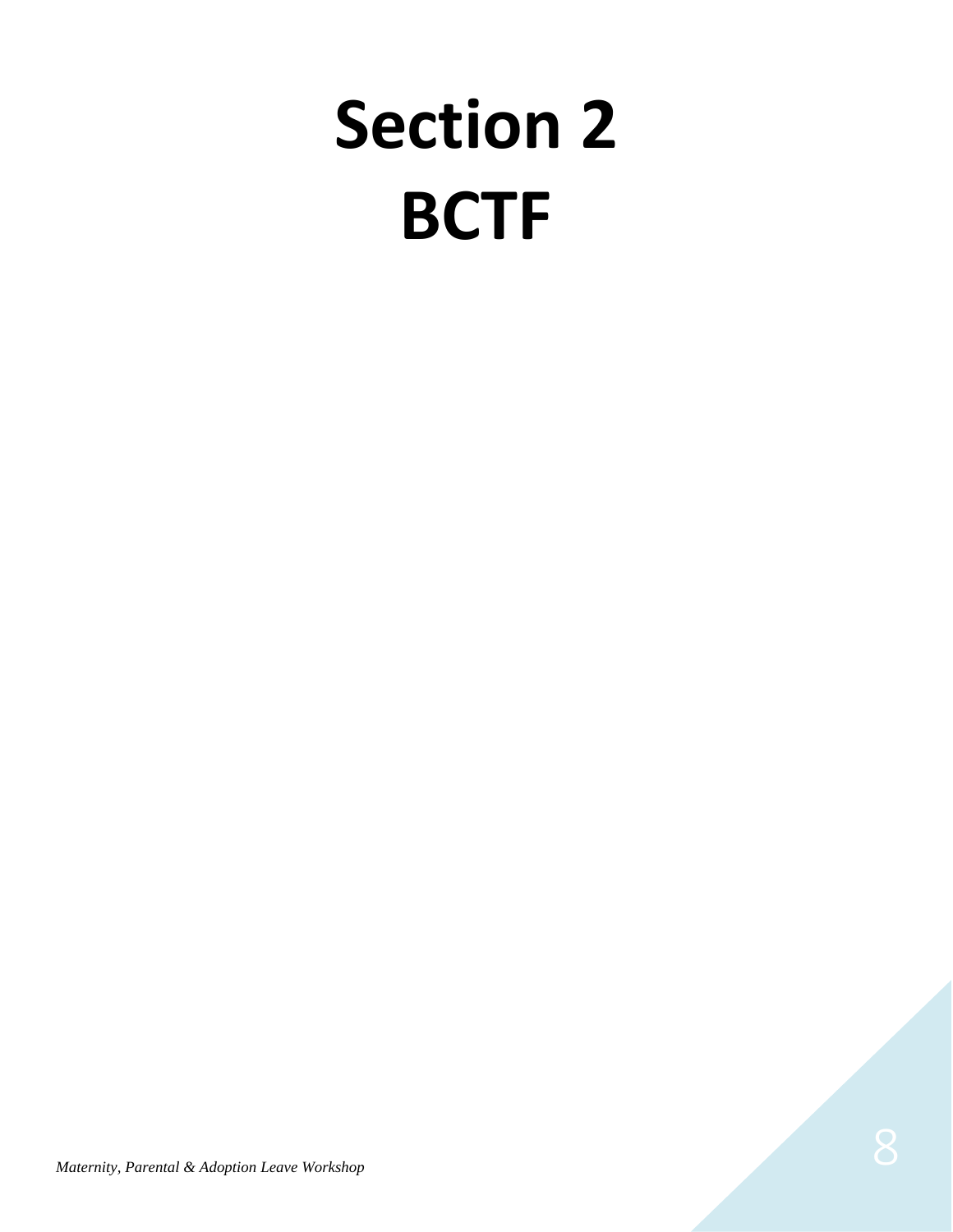#### **Province of BC Employment Standards Act Pregnancy Leave – Act Part 6, Section 50**

#### **Summary**

This section explains a pregnant employee's entitlement to unpaid leave and the length of the leave.

#### **Text of Legislation**

**50**. (1) A pregnant employee who requests leave under this subsection is entitled to up to 17 consecutive weeks of unpaid leave, which must be taken during the period that begins

(a) no earlier than 13 weeks before the expected birth date, and

(b) no later than the actual birth date and ends no later than 17 weeks after the leave begins.

(1.1) An employee who requests leave under this subsection after giving birth to a child is entitled to up to 17 consecutive weeks of unpaid leave, which must be taken during the period that begins on the date of the birth and ends no later than 17 weeks after that date.

(2) An employee who requests leave under this subsection after the termination of the employee's pregnancy is entitled to up to 6 consecutive weeks of unpaid leave, which must be taken during the period that begins on the date of the termination of the pregnancy and ends no later than 6 weeks after that date.

(3) An employee who requests leave under this subsection is entitled to up to 6 additional consecutive weeks of unpaid leave if, for reasons related to the birth or the termination of the pregnancy, the employee is unable to return to work when the employee leave ends under subsection (1), (1.1) or (2).

#### (4) A request for leave must

(a) be given in writing to the employer,

(b) if the request is made during the pregnancy, be given to the employer at least 4 weeks before the day the employee proposes to begin leave, and

(c) if required by the employer, be accompanied by a medical practitioner's or nurse practitioner's certificate stating the expected or actual birth date or the date the pregnancy terminated or stating the reasons for requesting additional leave under subsection (3).

(5) If an employee on leave under subsection (1) or (1.1) proposes to return to work earlier than 6 weeks after giving birth to the child, the employer may require the employee to give the employer a medical practitioner's or nurse practitioner's certificate stating the employee is able to resume work.

#### **Policy Interpretation**

*Maternity, Parental & Adoption Leave Workshop* 9. Maternity, Parental & Adoption *Leave Workshop* 9. Maternity, Parental & Adoption *Leave Workshop* 9. Maternity, Parental & Adoption *Leave Workshop* This leave is granted to pregnant employees. Maternity leave is available to all pregnant employees, regardless of the length of their employment. The leave is without pay.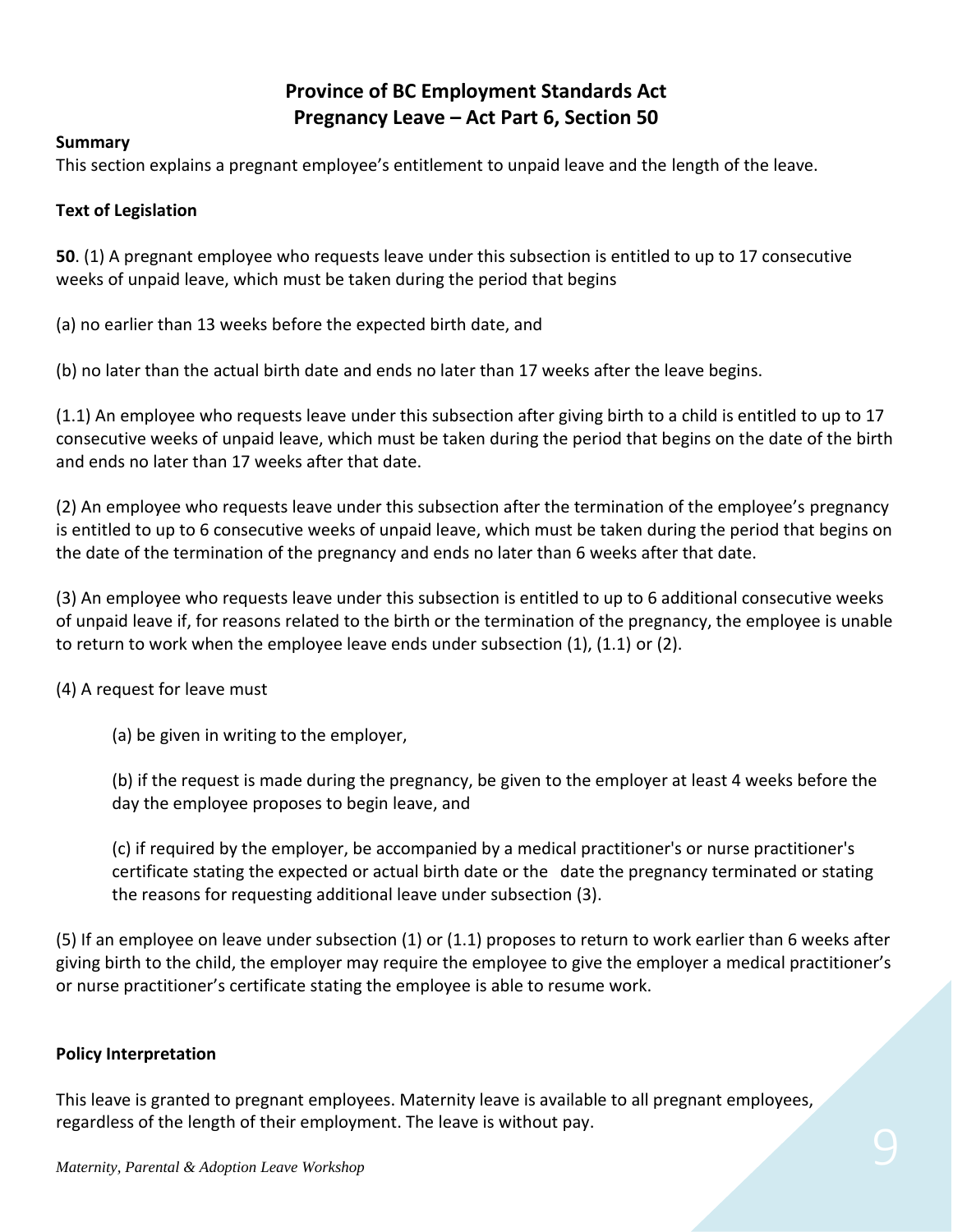If the employee gives birth after the expected due date, the length of the leave is not extended.

In addition to the leave granted under s.50(1), (1.1), or (2), an employee can apply for an additional six weeks' leave under s.50(3), where appropriate.

The employee may request, and the employer may grant, a longer period of leave under this Part. A leave granted in excess of the required minimum does not relieve the employer of its obligations under s.54 of the Act.

Section 51 provides parents with additional statutory rights to Parental Leave.

#### **Subsection (1)**

An employee is entitled to up to 17 weeks of leave without pay, which may begin at any time up to 13 weeks prior to the **expected date** of delivery.

#### **Subsection (1.1)**

An employee who requests leave after the birth of her child is entitled to up to 17 weeks of leave without pay. The leave cannot begin before the date of the birth and ends 17 weeks after the date of birth.

#### **Subsection (2)**

An employee who requests leave after the termination of a pregnancy is entitled to six consecutive weeks of leave without pay. Also see s.50(3).

#### **Subsection (3)**

An employee who is unable to return to work after the end of a leave taken for reasons related to the birth of a child or the termination of a pregnancy is entitled to a further six consecutive weeks of leave.

#### **Subsection (4)**

Although the Act says that a request for leave must be in writing, the courts and the Employment Standards Tribunal have clearly stated that failure to do so does not take away the employee's right to leave under this Part. The Act is benefits-conferring legislation. One of the purposes of the Act set out in s. 2(f) is "to contribute in assisting employees to meet work and family obligations."

These decisions have clearly stated that it would be unjust to deny such a fundamental and important benefit such as maternity leave to an employee because of their failure to fulfill the technical and formal requirement to put their request in writing.

Employees are encouraged to provide notice in writing to their employers in the interests of encouraging open communication between employers and employees and promoting fair treatment of all parties. Employers may ask for a medical practitioner's or nurse practitioner's certificate confirming the expected birth date, the date the pregnancy terminated or the reasons for requesting additional leave under subsection (3).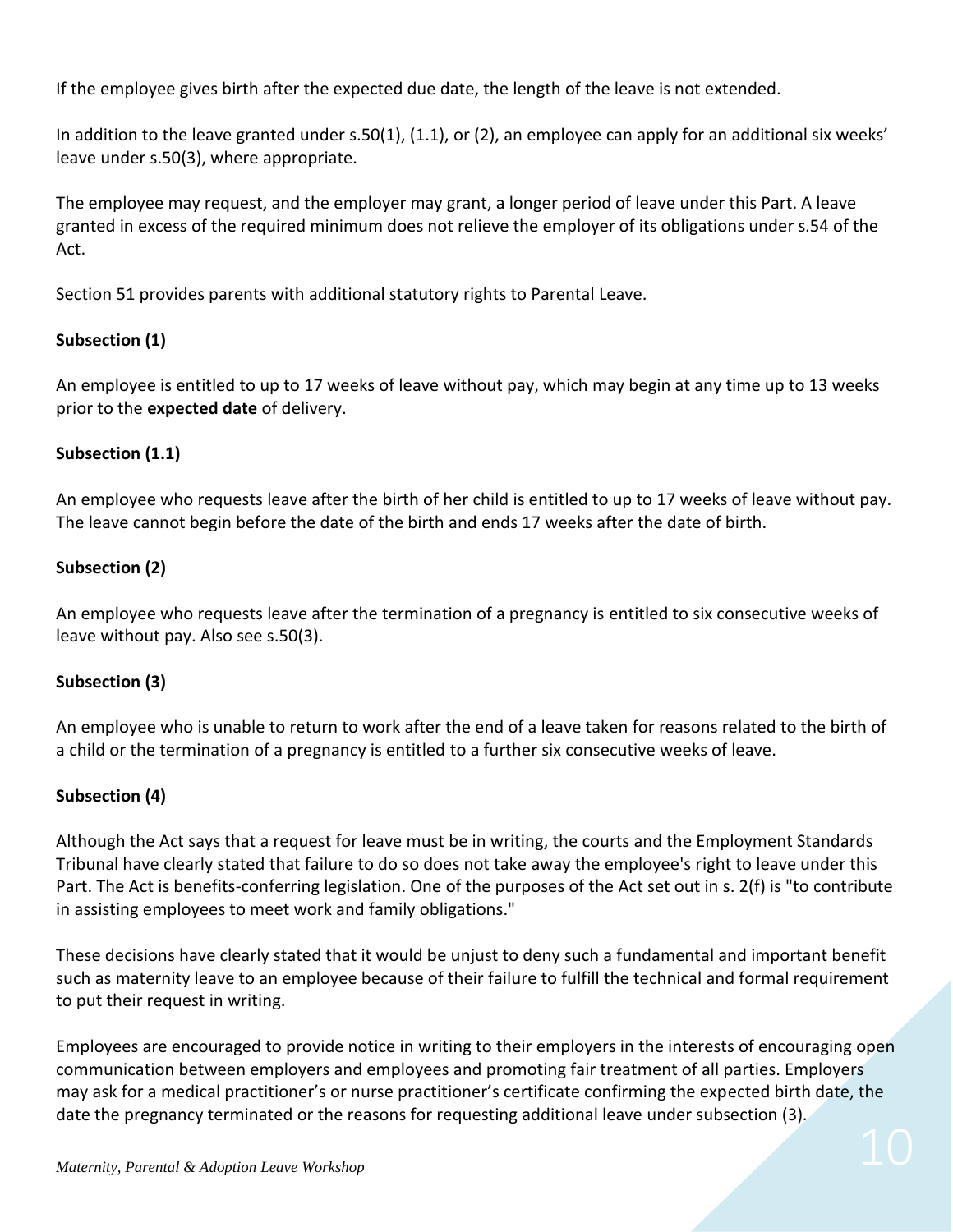The period of leave is determined by the employee, not the employer. If an employee meets the requirements set out in the Act, the employer must grant the leave on the dates requested.

The proposed leave cannot begin earlier than 13 weeks before the expected date of birth. An employee can elect to begin their leave on any date from this date up to the actual date of birth.

#### **Subsection 5**

Employers may ask for a medical practitioner's or nurse practitioner's certificate if an employee on leave proposes to return to work earlier than six weeks after giving birth.

#### **Changing Maternity Leave**

Once an employee has begun maternity leave, they may wish to change the length of their leave.

- If the employee wishes to return to work within 6 weeks after the birth has occurred, under s.50(5), the employer may request that the employee provide a medical practitioner's or nurse practitioner's certificate stating the employee is able to return to work.
- The employee may extend the leave for reasons related to the birth or the termination of their pregnancy. They may request up to 6 weeks of additional leave under s.50(3). They can submit one or more requests, but the total of the additional time requested cannot be more than 6 weeks. Unless requested by the employer, the employee does not have to provide a medical certificate.
- The employee does not have to be physically unfit to request an extension; they merely have to be unable to return to work "for reasons related to the birth or the termination of the pregnancy." The words "relating to the birth" cover all aspects of giving birth or caring for a new baby, including physical, psychological, and emotional difficulties encountered by the baby or the pregnant employee. The words "related to the termination of the pregnancy" cover all aspects of medical issues, including physical, emotional or psychological loss or complications.

If the employee wants to return earlier, the employer and employee are encouraged to reach an agreement. This agreement should meet the employee's needs and also allow the employer to accommodate business needs and to treat the employee's temporary replacement fairly.

Similarly, if an employee originally requested a shorter maternity leave and decides after the baby arrives that they would like to take up to the 17 weeks permitted by the Act, the parties are encouraged to reach a mutual agreement. Section 54 of the Act requires an employer to "give an employee who requests leave … the leave to which the employee is entitled."

#### **Terms and conditions of employment protected**

Section 54 provides that an employer cannot terminate an employee or change a condition of employment without the employee's written consent as a result of a leave under this Part. See also s. 56 for an explanation of the effects of leave under this Part on employment and benefit payments. If the employer's business operations have been suspended or discontinued at the time the employee's leave ends, the employer must comply with s.54(2) when operations resume.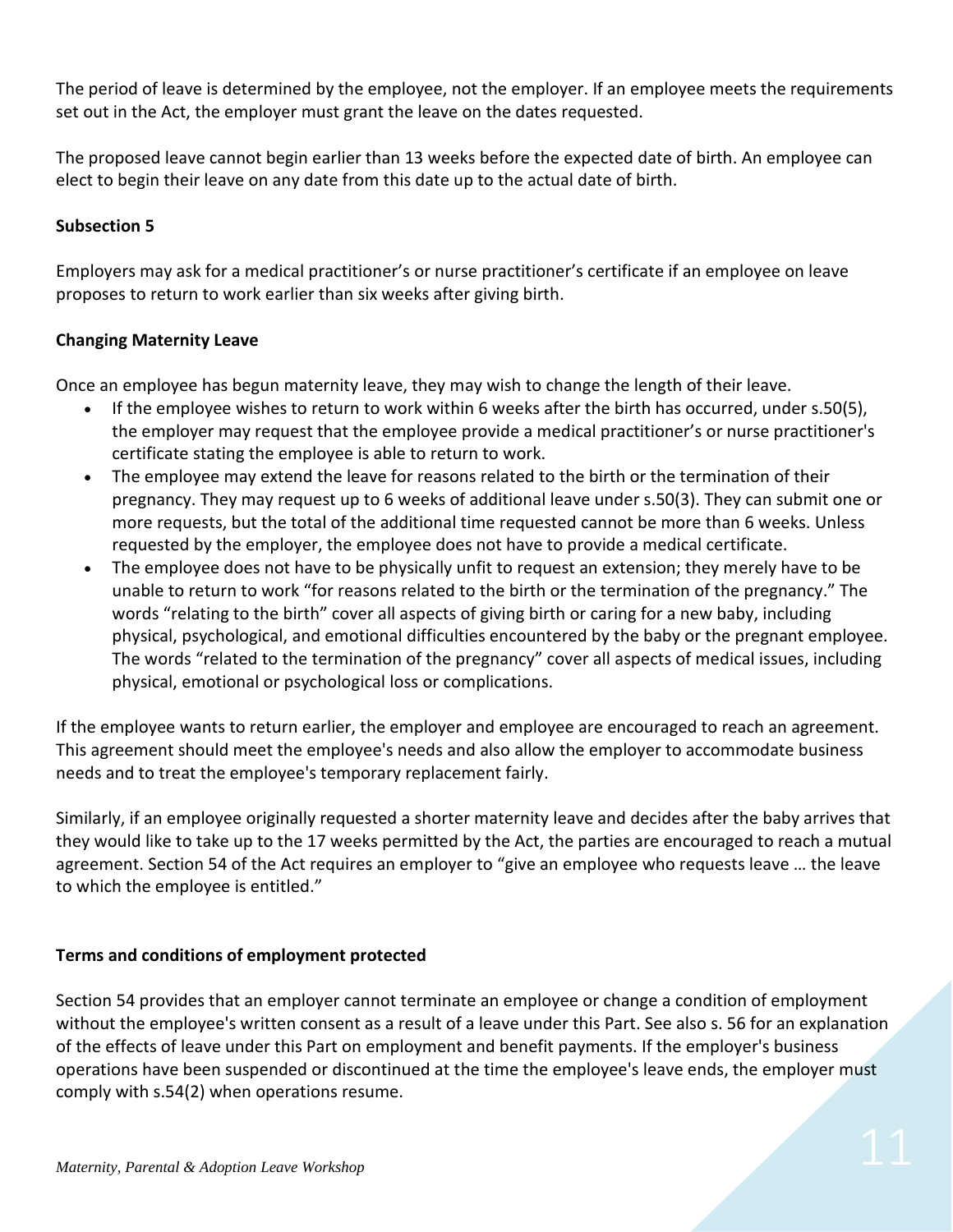In the event of a contravention under this Part of the Act, the director may order a remedy in a determination under s.79(2). The determination will include an escalating monetary penalty, subject to s.98.

#### **Employees covered by a collective agreement**

Where there is a collective agreement, disputes respecting the application, interpretation or operation of Part 6 must be resolved through the grievance procedure, not through the enforcement provisions of the Act.

*Taken from[: https://www2.gov.bc.ca/gov/content/employment-business/employment-standards-advice/employment-standards/forms](https://www2.gov.bc.ca/gov/content/employment-business/employment-standards-advice/employment-standards/forms-resources/igm/esa-part-6-section-50)[resources/igm/esa-part-6-section-50](https://www2.gov.bc.ca/gov/content/employment-business/employment-standards-advice/employment-standards/forms-resources/igm/esa-part-6-section-50)*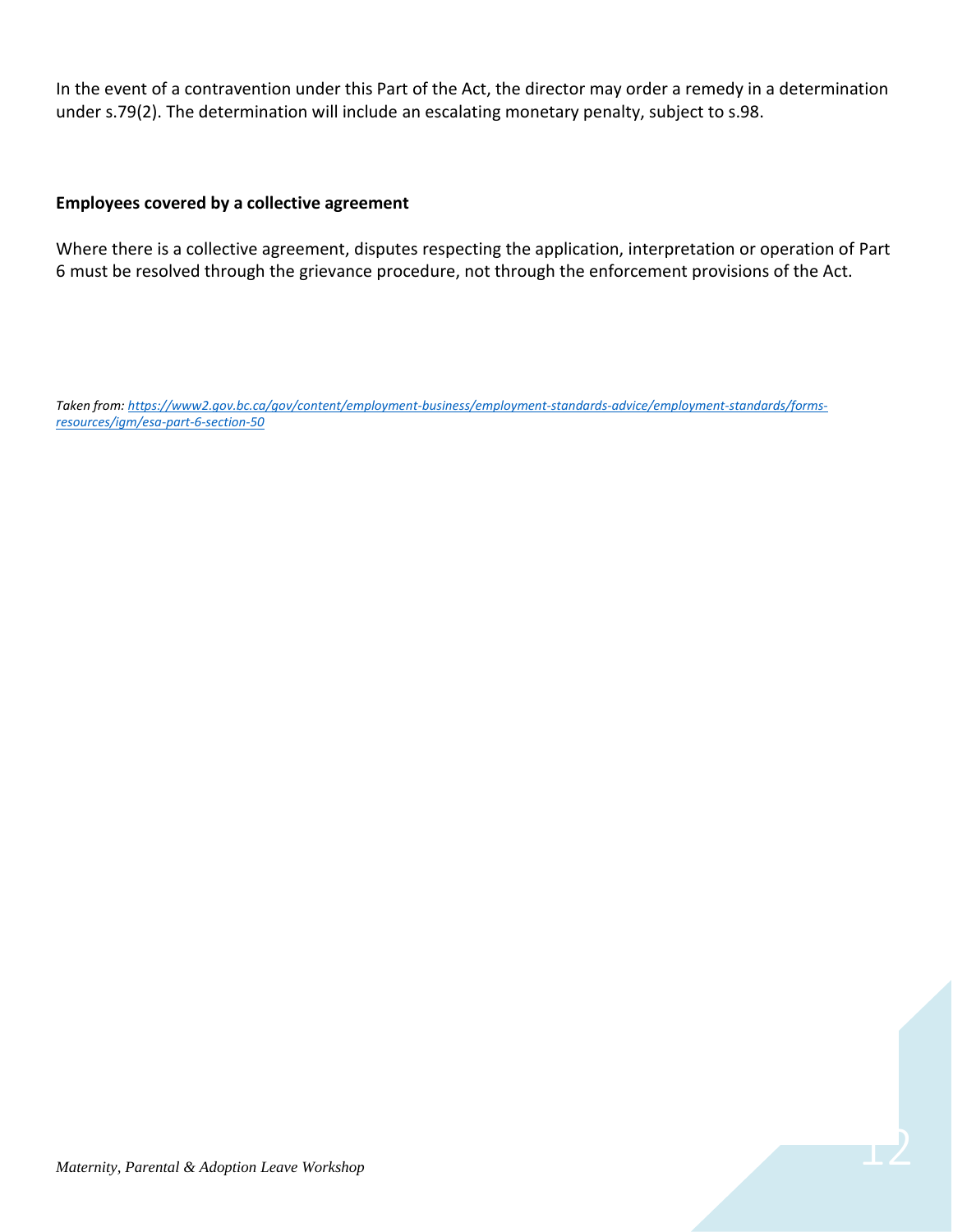## EI Caregiving Benefits - **What These Benefits Offer**

Employment Insurance (EI) caregiving benefits provide financial assistance while you're away from work to care for or support a critically ill or injured person or someone needing end-of-life care. You could receive 55% of your earnings, up to a maximum of \$638 a week.

As a caregiver, you don't have to be related to or live with the person you care for or support, but they must consider you to be like a family member.

| <b>Benefit name</b>                             | <b>Maximum weeks</b><br>payable | Who you're providing care to                         |
|-------------------------------------------------|---------------------------------|------------------------------------------------------|
| <b>Family caregiver benefit</b><br>for children | up to 35 weeks                  | A critically ill or injured person<br>under 18       |
| <b>Family caregiver benefit</b><br>for adults   | up to 15 weeks                  | A critically ill or injured person 18<br>or over     |
| <b>Compassionate care</b><br>benefits           | up to 26 weeks                  | A person of any age who requires<br>end-of-life care |

#### **The 3 types of caregiving benefits**

You can receive benefits during the 52 weeks following the date the person is certified by a medical doctor or nurse practitioner to be critically ill or injured or in need of end-of-life care. You can take the weeks of benefits within this timeframe either all at once or in separate periods.

The weeks of benefits can be shared by eligible caregivers, either at the same time or one after another.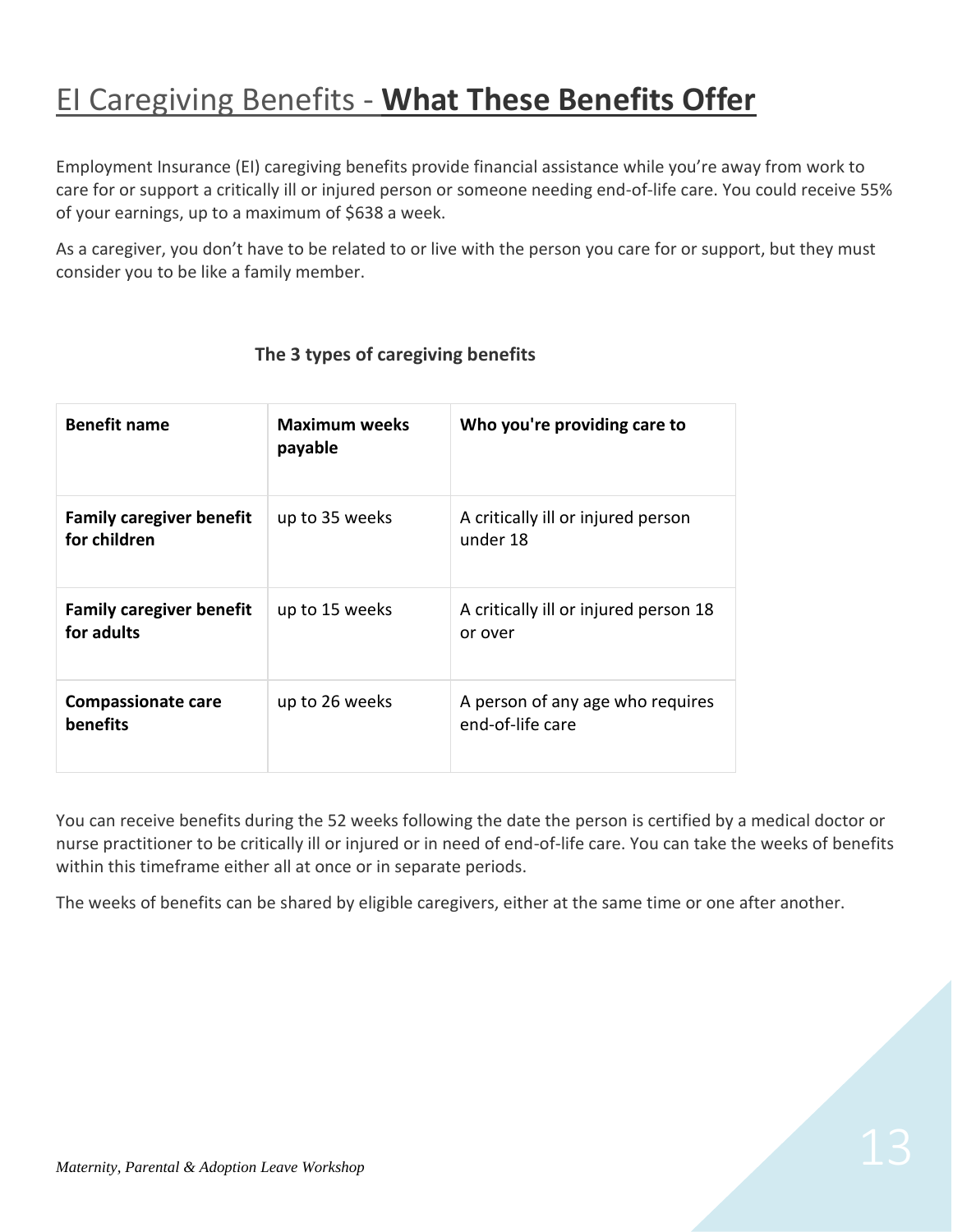## **Definitions**

#### **Caregiver**

A caregiver is a family member or someone who is considered to be like family providing care or support to the person who is critically ill or injured or needing end-of-life care.

#### **Care or support**

Care is defined as participating in the care of a critically ill or injured person or someone needing end-of-life care.

Support is defined as providing psychological or emotional support to a critically ill or injured person or someone needing end-of-life care.

#### **Critically ill or injured person**

A critically ill or injured person is someone whose baseline state of health has changed significantly because of illness or injury. As a result, their life is at risk and they need the care or support of at least 1 caregiver. Their condition must be certified by a medical doctor or nurse practitioner.

If the person is already living with a chronic medical condition, caregivers aren't eligible for benefits unless the person's health changes significantly because of a new and acute life-threatening event.

#### **End-of-life care**

End-of-life care is defined as providing care or support to a person who has a serious medical condition with a significant risk of death within 26 weeks (6 months).

The person also requires the care or support of at least 1 caregiver. Their condition must be certified by a medical doctor or nurse practitioner.

#### **Family member**

A family member includes immediate family as well as other relatives and individuals considered to be like family, whether or not related by marriage, common-law partnership, or any legal parent-child relationship.

*Taken from[: https://www.canada.ca/en/services/benefits/ei/caregiving.html](https://www.canada.ca/en/services/benefits/ei/caregiving.html)*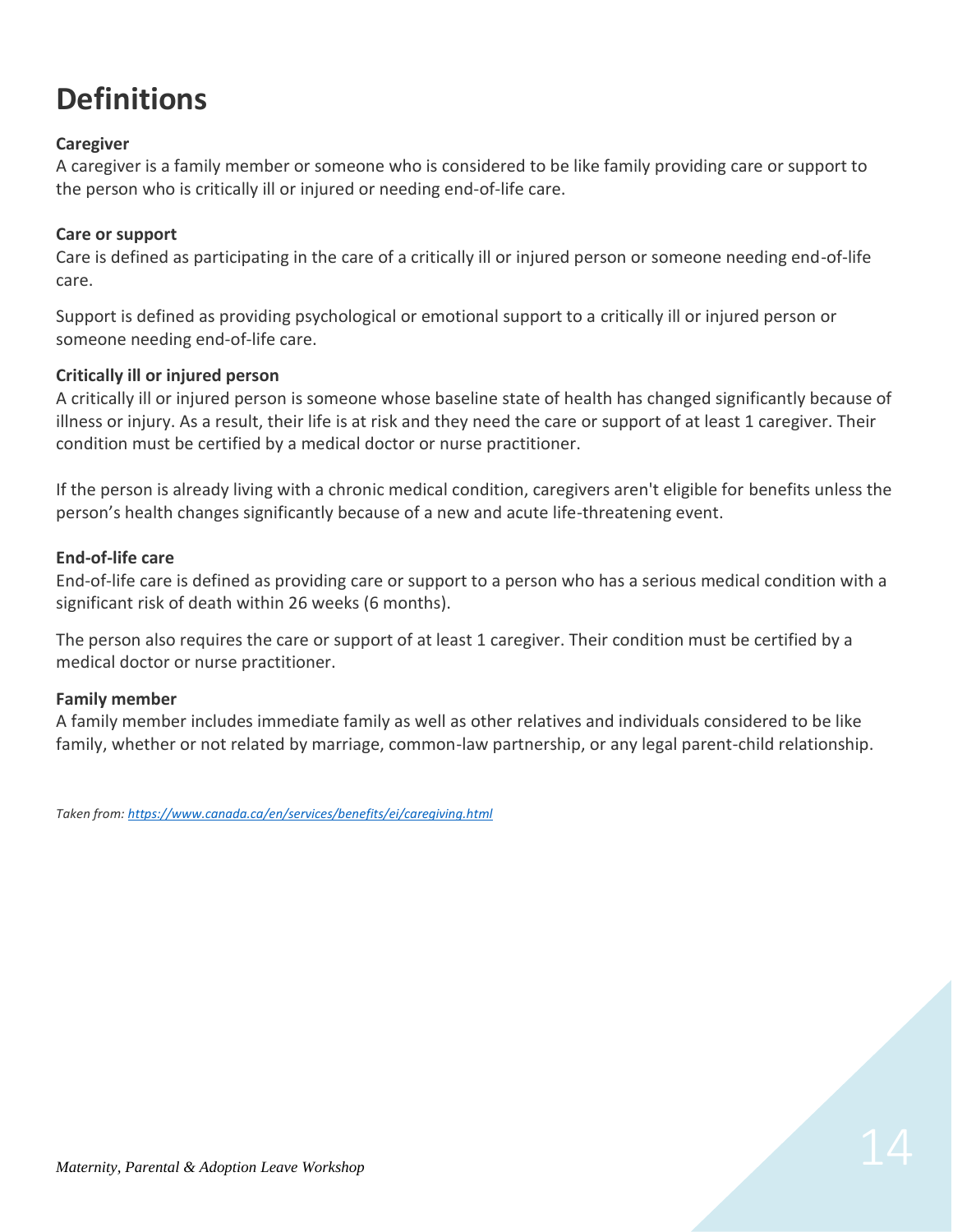

### **Time for a minivan? Your pension and your children**

Having a child is a life-changing event that brings new responsibilities. It's a good time to consider some work and pension‐related issues.

#### **Top up your pension**

When you take time off work to look after your child, you won't be receiving your regular salary or contributing to your pension. This will affect your current income and your pension when you retire. Remember, your pension is calculated based on your years of pensionable service and the average of your five highest years of salary. The more pensionable service you have, the greater your pension.

Although you normally accumulate pensionable service by working and contributing to BC's Public Service Pension Plan, you can also buy back service for an approved maternity, parental or adoption leave under the Employment Standards Act (ESA).

When you apply to buy back service, the cost is calculated using the length of your leave, employee and employer contribution rates, and your full-time-equivalent salary. You'll be responsible for paying your employee share, and your employer will pay its share.

You must meet pension plan rules criteria and timelines to buy service. The Income Tax Act has its own rules as well.

If you wish to continue making pension contributions while on an ESA leave, you must apply within 30 days of starting your leave by completing a form and submitting it to your employer.

If you are making a lump-sum payment, you must apply to buy service for a leave within five years of the end of that leave or before you end your job with the employer that granted the leave, whichever comes first. Sign in to My Account and use the personalized purchase cost estimator to see how much buying your service might cost.

#### **Returning to work part time?**

If you return to work part time after a leave, you'll start contributing to the plan again. Your pension contributions and pensionable service will be adjusted to reflect your part-time salary.

#### **Not coming back to work?**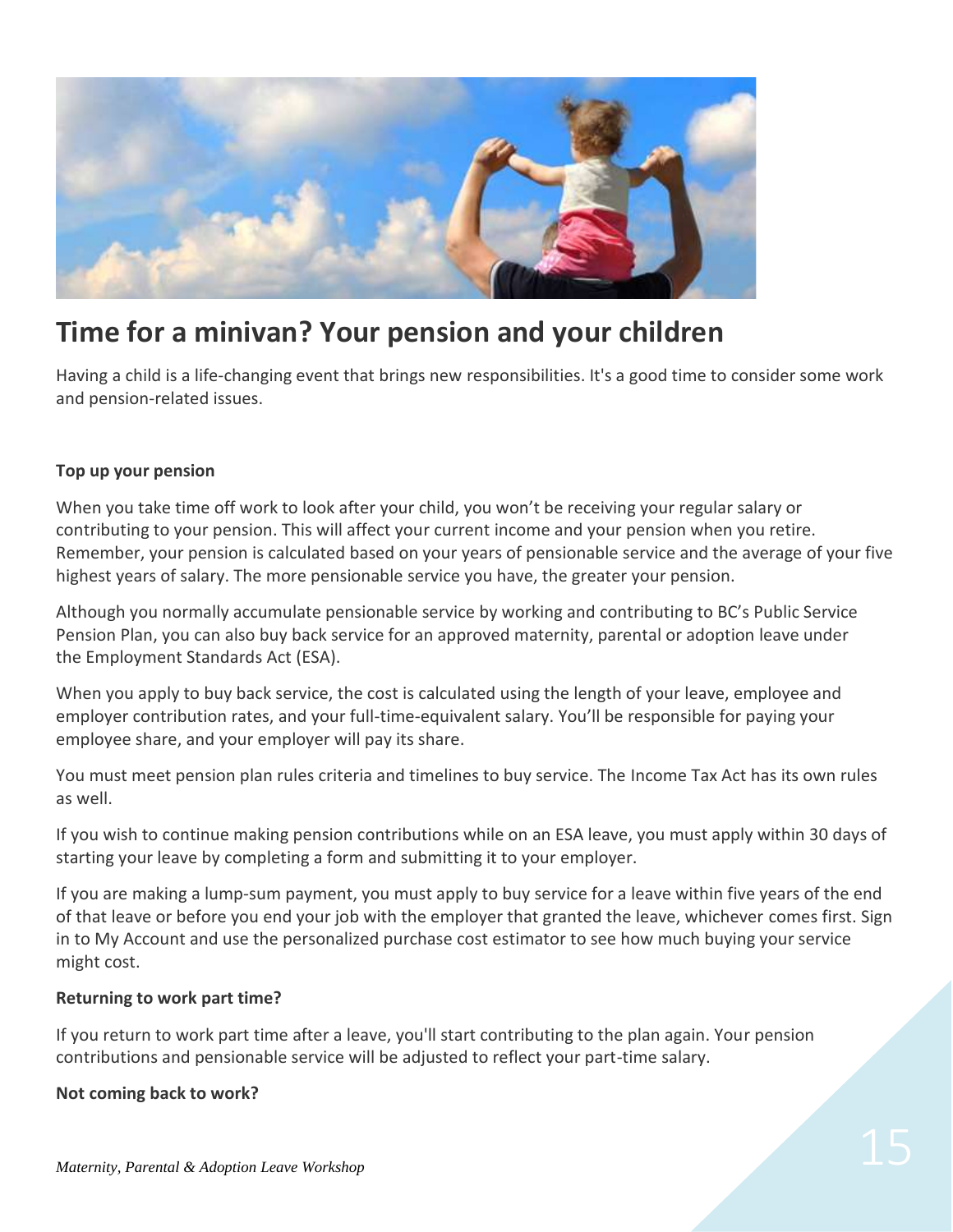If you decide not to return to work after a leave and want to buy service, you must apply while you're still on leave and before you end your job.

#### **Protecting your beneficiaries**

Your pension may provide some financial security for your family when you die. If you have a spouse, they are automatically your beneficiary and will receive your pension benefit. If you have a child, you may want to name them as an alternate beneficiary in case your spouse also dies or to provide for your child on your death.

If you have a spouse and wish to name your child as a primary beneficiary, your spouse will have to give up their right as beneficiary of your pension. If your child is under age 19, you can name a trustee for your beneficiary to manage the pension on your behalf.

You may wish to speak with a legal professional about your will, your pension options and protecting your family.



#### **Planning for your new future**

Having a child is one of life's most significant and exciting events. As with other major changes in your life, it's wise to take a few moments to review your financial situation; you may wish to consult an independent financial adviser about your options.

*Taken from[: https://pspp.pensionsbc.ca/time-for-a-minivan-your-pension-and-your-children](https://pspp.pensionsbc.ca/time-for-a-minivan-your-pension-and-your-children)*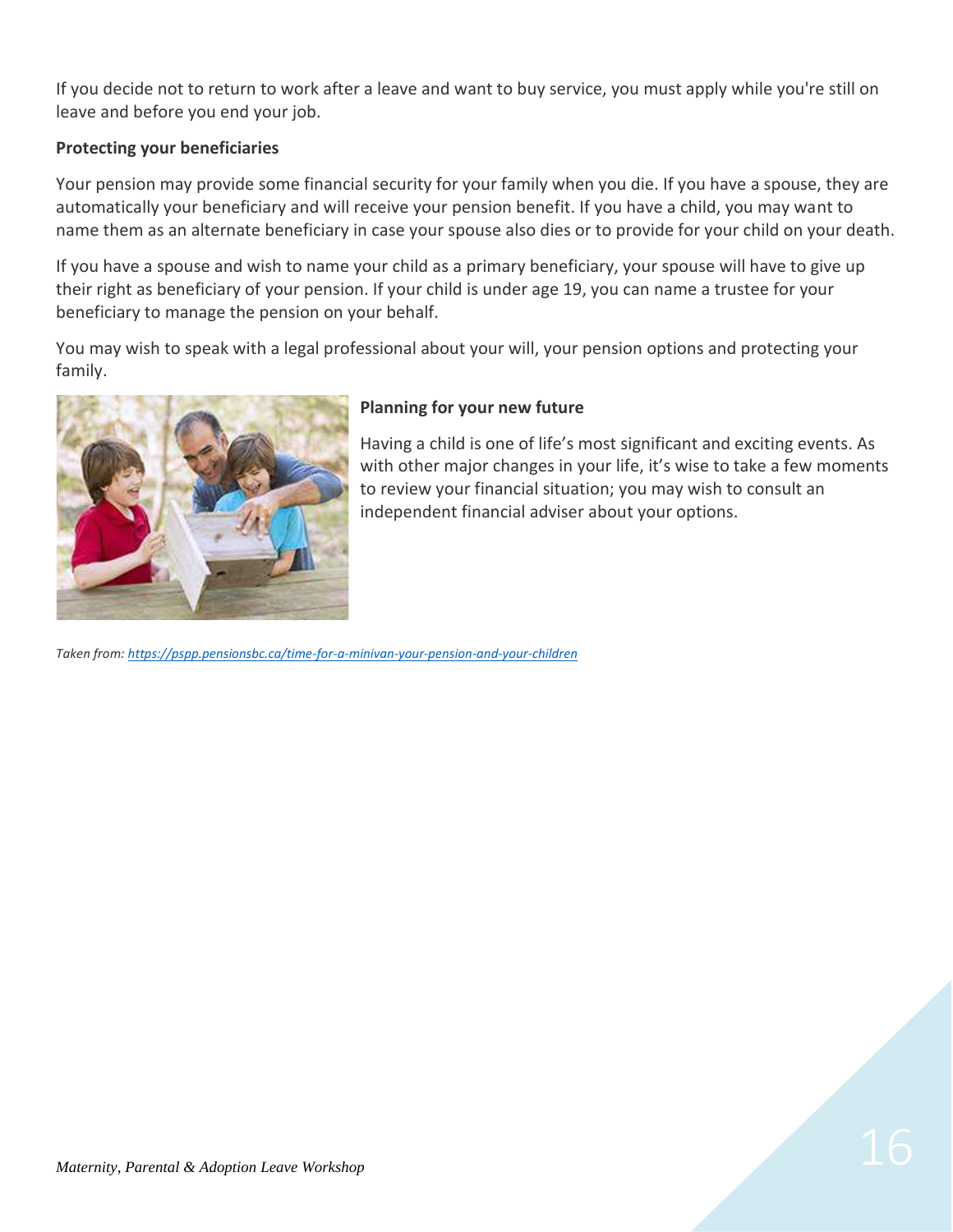## **Section 3 Delta School District**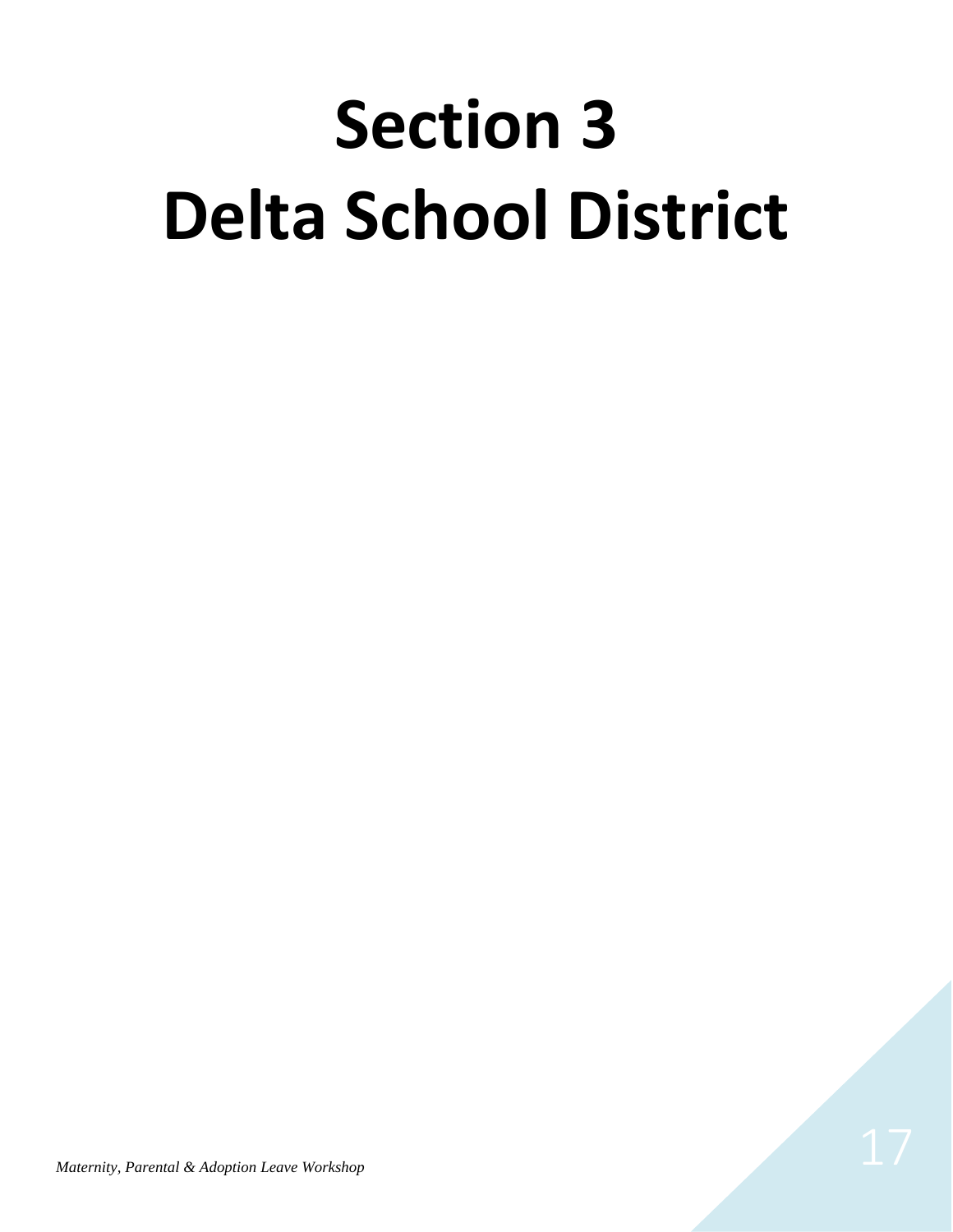

#### **Pregnancy/Parental Leave Information**

 Collective Agreement Article G.26; Employment Standards Act Part 6 (Note: Maternity Leave in the CA refers to Pregnancy Leave in the ESA)

#### **LEAVE ENTITLEMENT**

#### **Birth Mother** may request **up to**:

o *17 weeks Pregnancy Leave to begin no earlier than 13 weeks prior to the due date and no later than the actual birth date if prior to the due date; and/or*

- o 61 weeks Parental Leave (immediately following or in lieu of PregnancyLeave).
- o These may both be requested at the start of the leave or separately.

**Birth Father** (or birth mother not requesting Pregnancy Leave) may request **up to**:

o *62 weeks Parental Leave to begin after but within 78 weeks of the child's birth.*

#### **Adoptive Parent** may request **up to**:

o *62 weeks Parental Leave to begin within 78 weeks of child being placed with theparent.*

Pregnancy and Parental Leaves are without pay.

**Supplemental Unemployment Benefits on Maternity (Pregnancy) Leave** are available for a birth mother who establishes EI eligibility:

- *Paid leave of 95% of current salary for the first week of Maternity (Pregnancy);and*
- **E** Difference between 95% of current salary for the second week of Maternity (Pregnancy) leave (the EI benefit Waiting Period); and
- Difference between 50% of current salary and amount of E.I. benefits received for a further 15 weeks.

#### **DISTRICT PROCESS**

- At least 4 weeks (or as soon as practicable for adoptive parents) before requested leave commences, teacher submits Request for Pregnancy/Parental Leave form with: physician's note advising of due date **or** birth certificate **or** adoption papers (depending on type of leave requested).
- Human Resources sends a confirmation letter outlining the leave terms and approving the requested dates. (Please contact HR within two weeks if dates on the letter are other than what you requested.)
- Payroll prepares and submits a Record of Employment to Service Canada after the 1<sup>st</sup> week of Paid Leave.
- HR notifies the teacher of the option to continue benefits.
- To establish eligibility for supplemental benefits, **birth mothers must submit a copy of official E.I. statement to payroll.** Statement must show gross amount of EI benefits. Following submission of E.I. documentation, supplemental payments will be made by direct deposit on the last day of each month for the applicable weeks being supplemented. **FAILURE TO SUBMIT A COPY OF OFFICIAL E.I. STATEMENT TO PAYROLL WILL RESULT IN NO SUPPLEMENTAL BENEFITS BEING PAID.**
- **EXECONTER 19 IN A CONTER 1** October 1 and Teast 6 weeks prior to the approved return date to confirm your return to the District or to request a later return date.
- **•** Contact HR by email or in writing at least 6 weeks prior to a requested early return date.
- A return later than originally confirmed will be approved if it complies with G.26 and the date coincides with the start of a new school year, end of Winter or Spring Break or start of semester 2 at a semestered secondary school. Exceptions may be made where appropriate and in the best interest of students.
- **EXECT** A return earlier than originally confirmed will be approved only if it coincides with the start of a new school year, end of Winter or Spring Break or start of semester 2 at a semestered secondary school. Exceptions may be made where appropriate and in the best interest of students.
- Teachers requesting earlier or later return are advised not to make childcare or other significant decisions related to a return to work until they have confirmation from the district of its agreement to their return date.
- Teachers not in receipt of supplemental benefits in April are responsible to submit their Annual Practice Fee directly to the Teacher's Regulation Branch if on Maternity and/or Parental leave. FAILURE TO DO SO WILL MEAN LOSS OF TEACHING CERTIFICATION! THE SERVICE OF A SERVICE OF A SERVICE OF A SERVICE OF A SERVICE OF A SERVICE OF A SERVICE OF A SERVICE OF A SERVICE OF A SERVICE OF A SERVICE OF A SERVICE OF A SERVICE OF A SERVICE OF A SERVICE OF A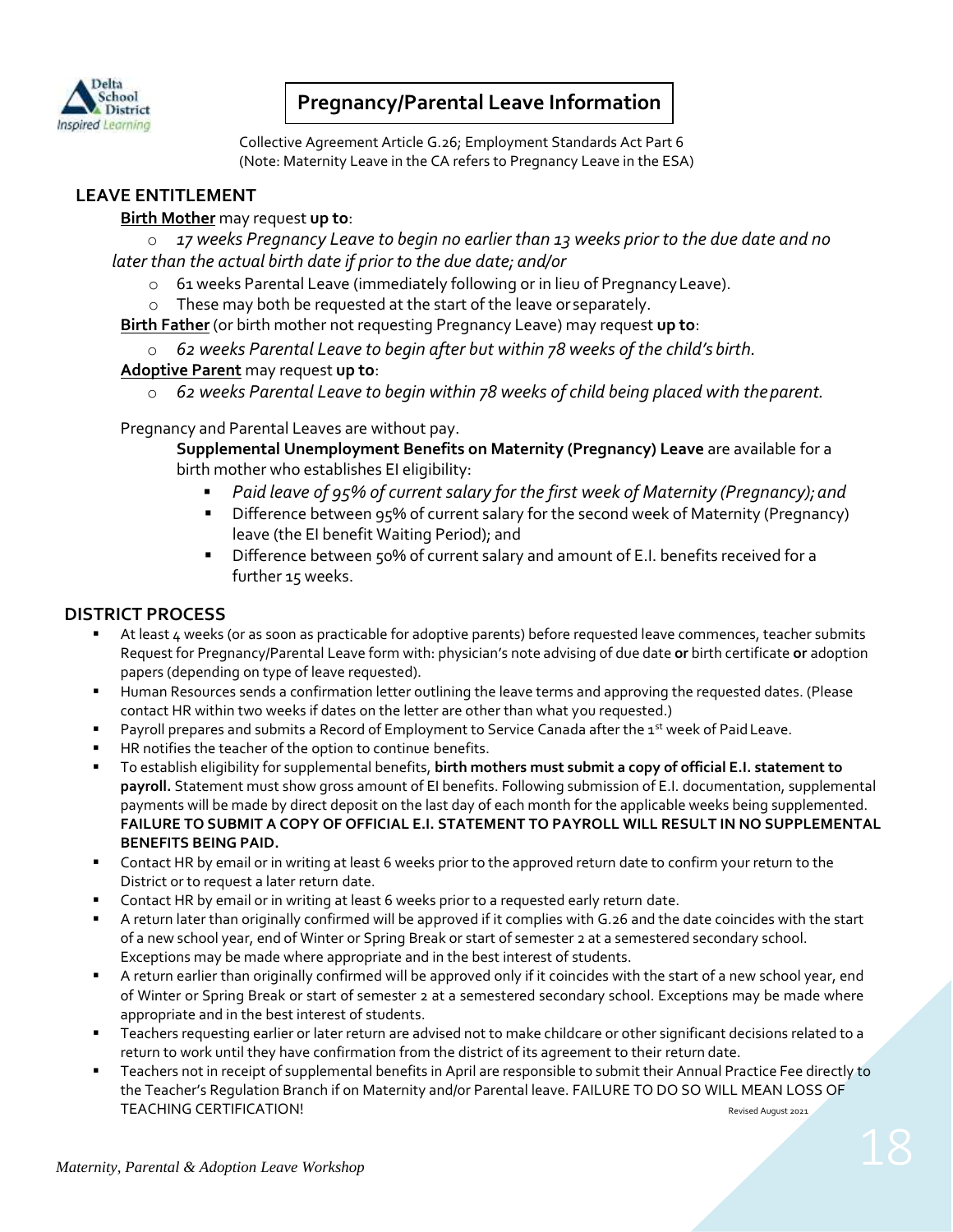#### **PREGNANCY/PARENTAL LEAVE REQUEST**

This form must be completed and submitted to Delta School District Human Resources Department at least 4 weeks prior to the start of a requested Pregnancy or Parental Leave.

| requesting:             |                                                                      |     |                | I have read the Delta School District Pregnancy/Parental Leave Information Sheet and am now      |  |
|-------------------------|----------------------------------------------------------------------|-----|----------------|--------------------------------------------------------------------------------------------------|--|
|                         | $\Box$ Pregnancy Leave (Birth Mother – maximum 17 weeks)             |     |                |                                                                                                  |  |
|                         |                                                                      |     |                | $\Box$ Parental Leave (Birth Mother who is taking Pregnancy Leave – maximum 61 weeks)            |  |
|                         | maximum 62 weeks)                                                    |     |                | $\Box$ Parental Leave (Birth Father/Adoptive Parent/Birth Mother not taking pregnancy leave -    |  |
|                         |                                                                      |     |                |                                                                                                  |  |
|                         |                                                                      |     | Day Month Year |                                                                                                  |  |
| I want my leave to end: |                                                                      |     |                |                                                                                                  |  |
|                         | $\Box$ After 17 weeks (birth mother requesting Pregnancy Leave only) |     |                |                                                                                                  |  |
|                         |                                                                      |     |                | $\Box$ After 52 weeks (birth mother requesting Pregnancy AND 35 weeks of Parental Leave)         |  |
|                         | $\Box$ After 61 weeks (birth mother requesting Parental Leave only)  |     |                |                                                                                                  |  |
|                         |                                                                      |     |                | $\Box$ After 78 weeks (birth mother requesting Pregnancy AND Parental Leave)                     |  |
|                         |                                                                      |     |                | $\Box$ After 62 weeks (birth father/adoptive parent/birth mother not requesting pregnancy leave) |  |
|                         | $\Box$ Or on:                                                        |     |                |                                                                                                  |  |
|                         |                                                                      | Day | Month          | Year                                                                                             |  |

**PLEASE NOTE: Request for a return later or earlier than originally confirmed will be approved only** if it coincides with the start of a new school year, the end of Winter or Spring Break or the start of semester 2 at a semestered secondary school. The Board may make exceptions where it considers appropriate and in the best interest of students. See the Pregnancy/Parental Leave Information sheet for more details.

When making a leave request, please attach a copy of: Physician's note confirming due date of baby (for birth mothers) OR Birth certificate of child (for parental leave only) OR Confirmation of adoption (for adoptive parents)

> If you have any questions about your leave, please contact: Shannon Hunt District Principal – Human Resources – Teaching Staff [shunt@deltaschools.ca](mailto:shunt@deltaschools.ca) Phone: 604 952 5386 Fax: 604 952 5378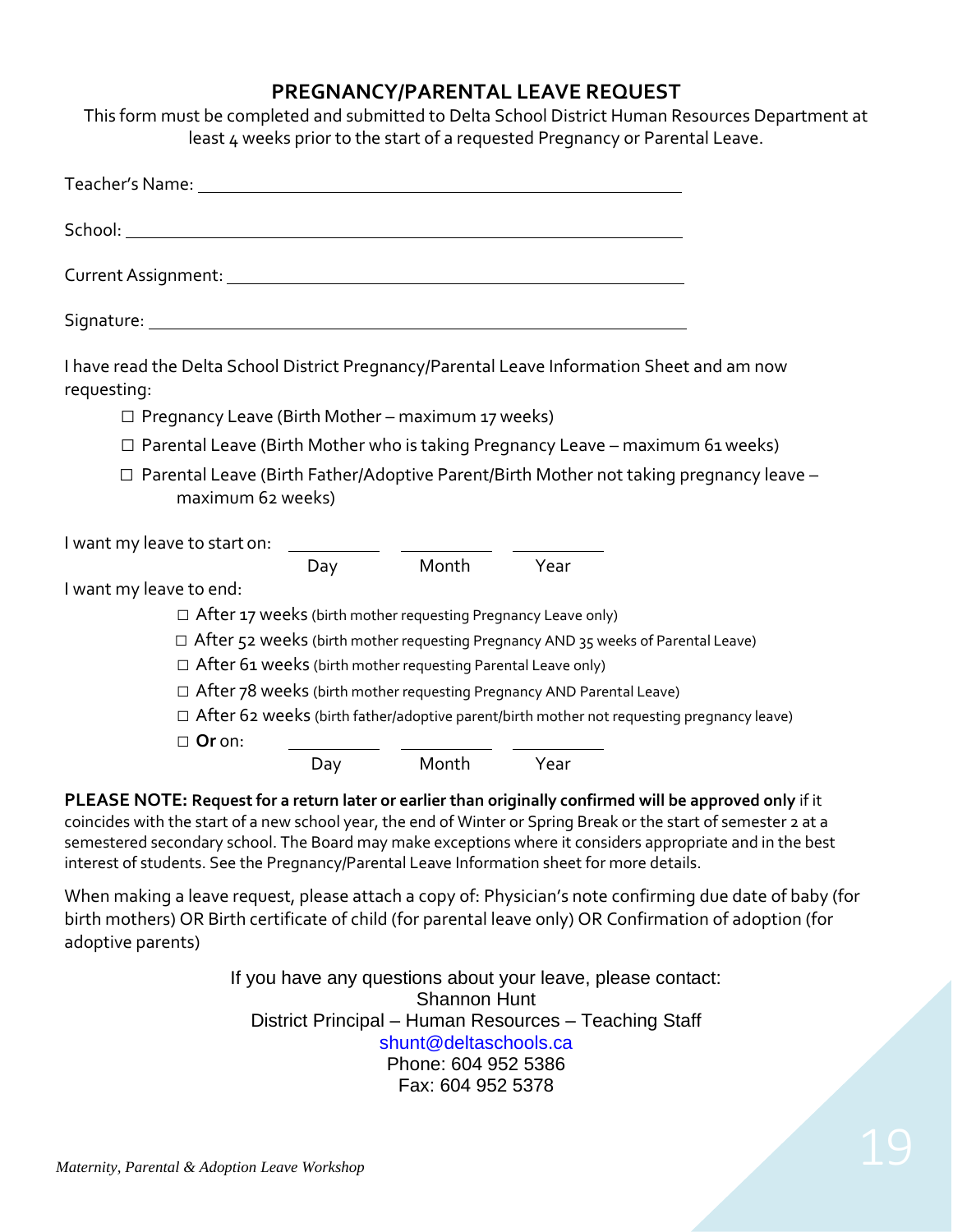

**Administration Building** 4585 Harvest Drive Delta, B.C. V4K 5B4  $(604)$  946 - 4101

April 29, 2022

Position: Effective: Aug. 01, 2020 ongoing Location: FTE% 100.0000

Continuing Assignment 

In accordance with Article G.26 of the current teacher's contract, you are granted Short Term Maternity (Pregnancy) Leave without pay (max.17 weeks) and Parental Leave without pay up to (max.61 weeks) effective as above. If not already submitted, please forward medical documentation in support of your request. Your approved return to work date is listed above.

You are responsible for contacting the Human Resources Department in writing or by email, at least 6 weeks prior to the approved return to work date:

- \* To confirm your return to the District on the approved return
- to work date set out above; or
- \*\* To request a later return date.

A request to return to work on a date earlier than the approved return to work date must be made in writing or by email at least six weeks prior to the requested earlier return date.

PLEASE NOTE:

an i

\* The Board will agree to a request for a return date earlier or later than approved above if it is in accordance with Article G.26<br>and if the return date coincides with the start of a new school year, the end of Winter or Spring Break or the start of a semester or quarter at a secondary school. The Board may make exceptions where it considers appropriate and in the best interest of students

\* Teachers requesting return earlier or later than originally approved are advised not to make childcare or other significant decisions related to a return to work until they have confirmation from the District of its agreement to their return date.

Please note that the above referenced leaves are without pay. While you are on leave, you will not make contributions to your Teacher Pension Plan. You can increase the value of your pension by purchasing the pentionable service for which you were not credited. For more information including important application deadlines, please check the Pension information and the purchase cost estimator available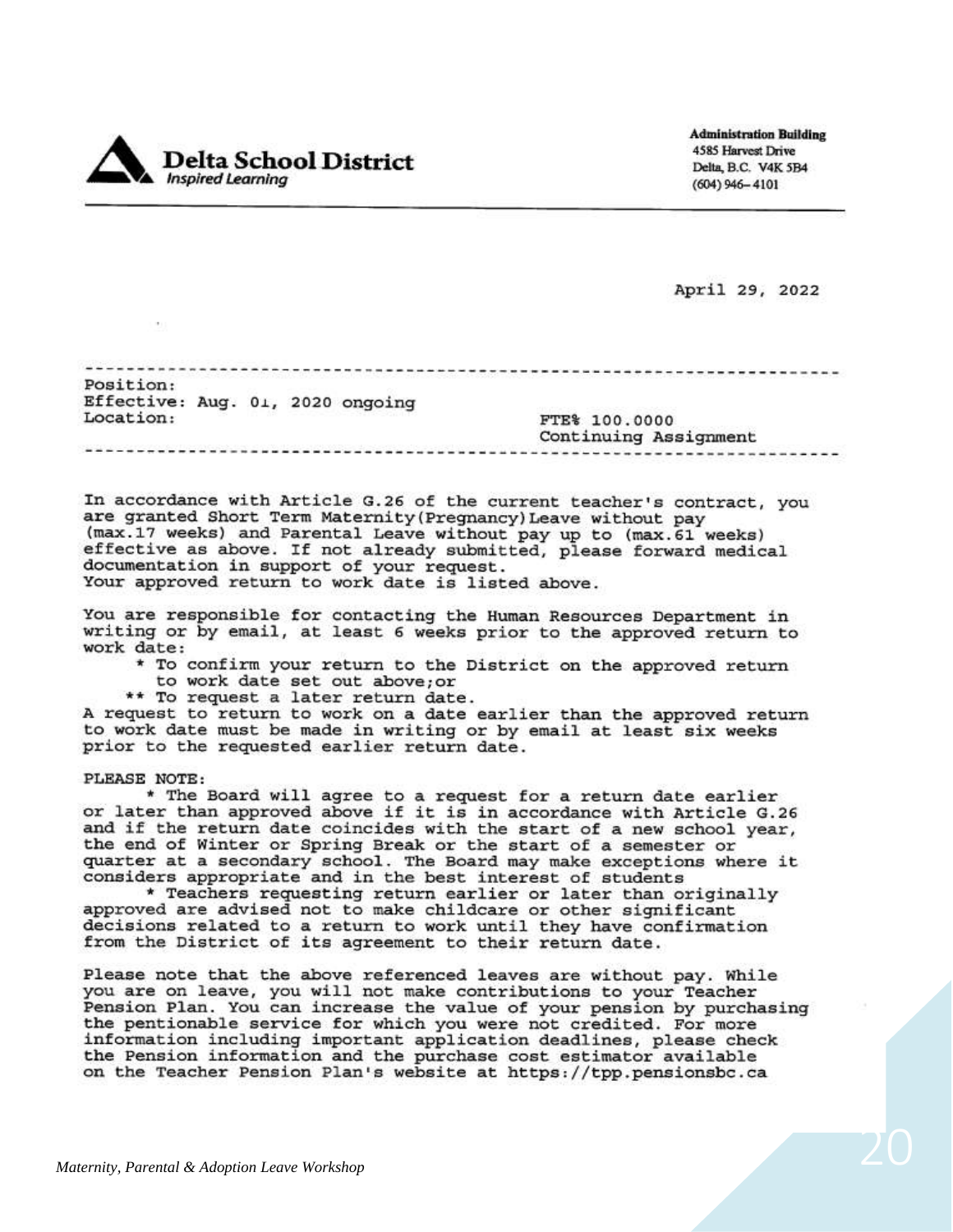The Board will pay 95% of your current salary for the first week of your Maternity (Pregnancy) leave. Payroll will submit your Record of Employment to Service Canada AFTER the first week.

As per the collective Agreement, you are eligible for Supplemental Unemployment Benefits if you are in receipt of EI Maternity Benefits.

Upon receipt of your EI Benefit Statement, you wil be topped up to 95% of your current salary for the second week of your leave and 50% for the following 15 weeks. FAILURE TO SUBMIT A COPY OF OFFICIAL E.I. STATEMENT TO PAYROLL WILL RESULT IN NO SUPPLEMENTAL BENEFITS BEING PAID.

Teachers not in receipt of supplemental benefits in April are responsible to submit their Annual Practice Fee directly to the Teacher's Regulation Branch if on Maternity and/or Parental leave. FAILURE TO DO SO WILL MEAN LOSS OF TEACHING CERTIFICATION!

To receive the Supplemental Unemployment Benefit, it is your responsibility to submit to payroll a copy of your first weekly E.I. Benefit Statement. For additional information, contact the Human Resources Department.

Sincerely,

Shannon Hunt, District Principal, Human Resources SH: hraa  $(max)$ 

COPY: ++ PRINCIPAL ++ DELTA TEACHERS'ASSOCIATION ++ PAYROLL ++ FILE ++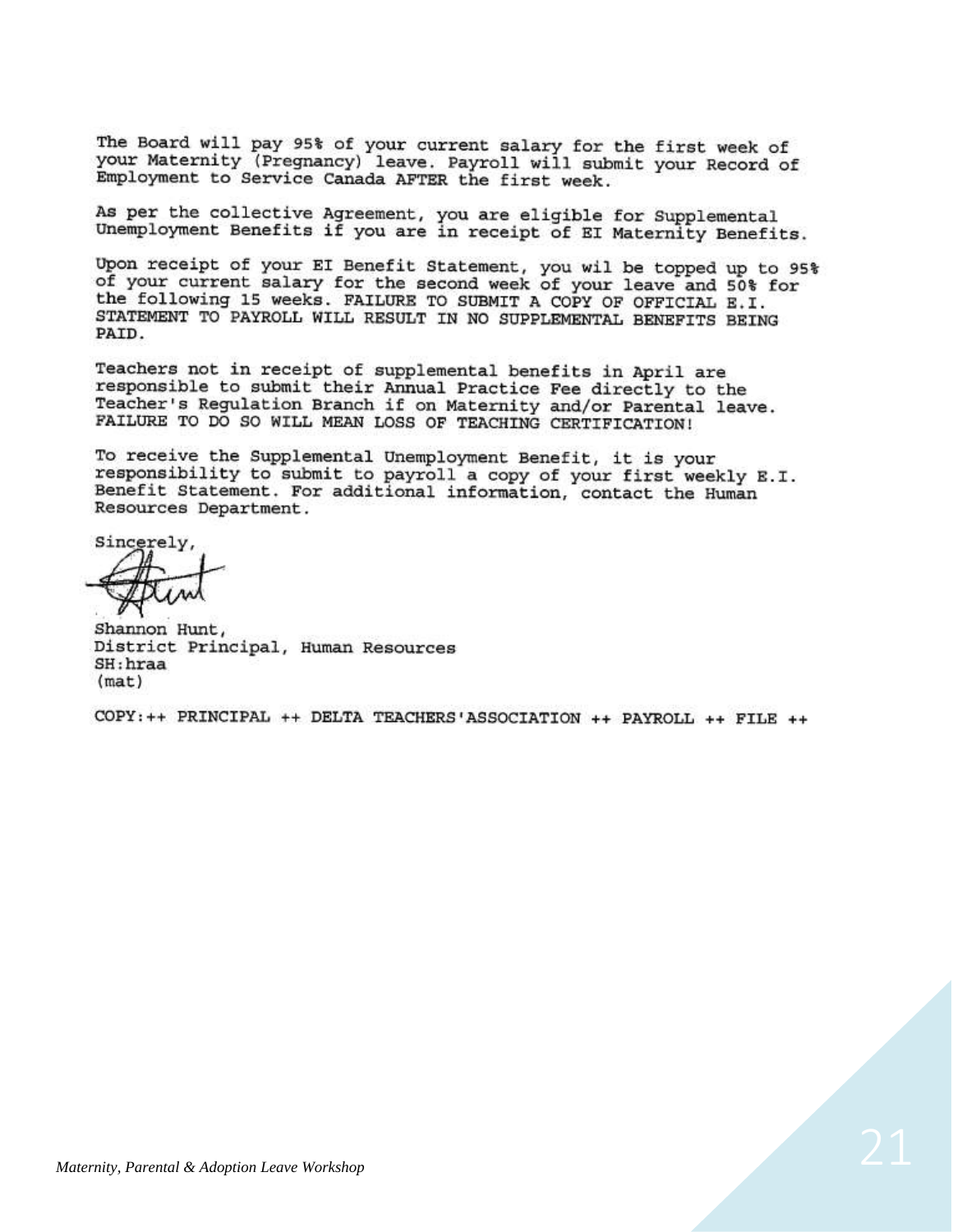## **Section 4 Job Share/ Part-Time**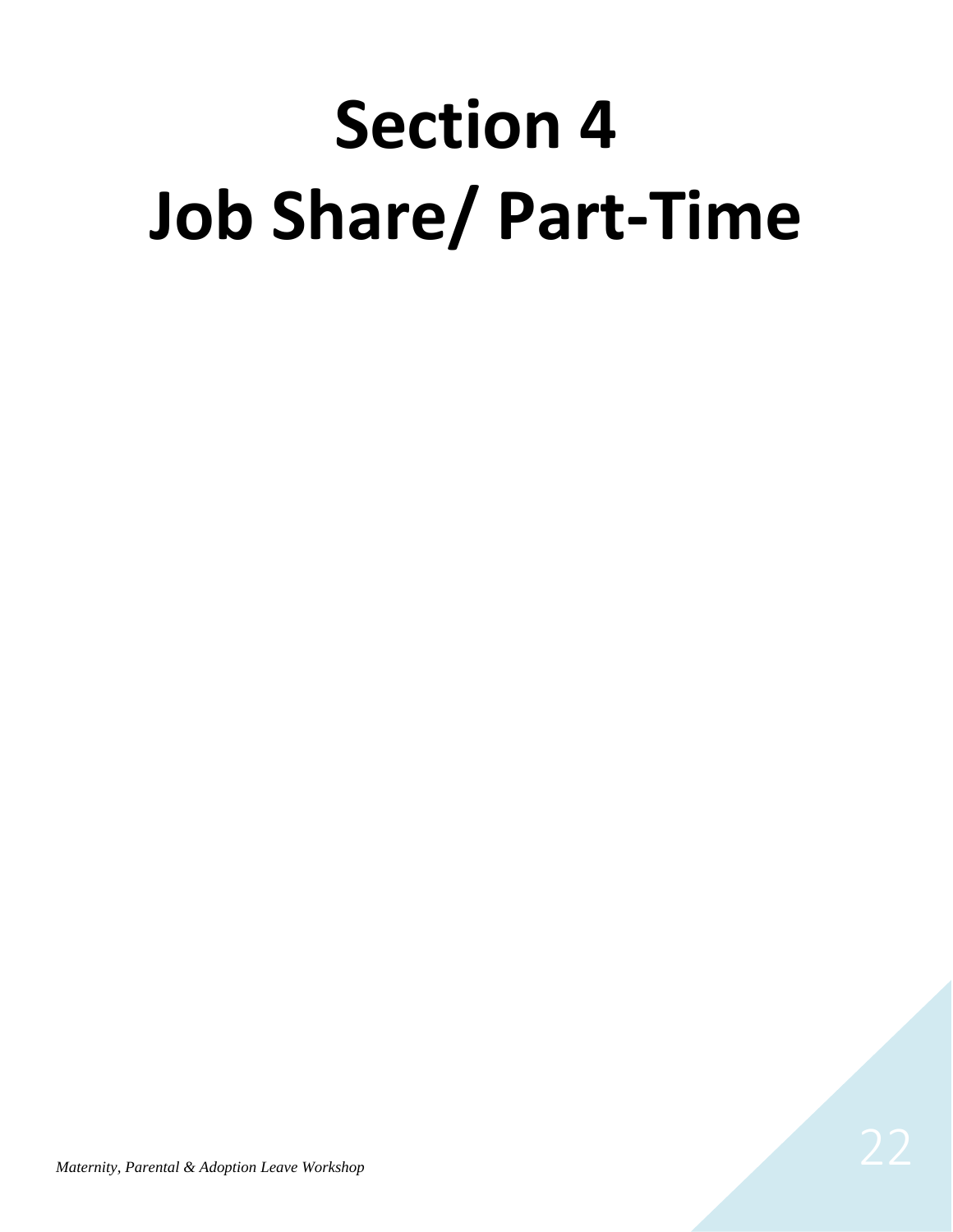#### **C.30: PART-TIME EMPLOYEES' EMPLOYMENT RIGHTS**

- 1. Part-time employees are employees employed on the equivalent of less than an annual fulltime basis. They shall be paid salary and earn sick leave pro-rated in proportion to the time employed (FTE) by the Board.
- 2. Fractions of less than .4 FTE will be granted to employees only where annual school program organization and effective staff deployment permit.
- 3. An employee with a full-time appointment may, without prejudice to that appointment, request a parttime assignment for a year or less. A request for a part-time assignment shall not be unreasonably denied. The change shall be granted through a leave-of-absence without pay.
- 4. At the end of the leave-of-absence, the teacher shall revert to a full-time continuing appointment within their school unless the part-time assignment is renewed.
- 5. Two (2) employees may apply for a job-sharing assignment in respect of a specific full-time position. The request shall not be unreasonably denied. In the absence of one (1) of the job-sharing partners, the remaining partner shall, except in extenuating circumstances, assume full-time teaching duties and shall be paid on scale.
- 6. Employees hired to the district on a part-time contract basis shall, after one (1) year aggregate service, be considered an employee who has moved from full-time employment to a part-time position.
- 7. An employee who moves from full-time employment to a part-time assignment shall be considered to be on leave so that they may purchase pensionable service to provide for a full year's pension credit.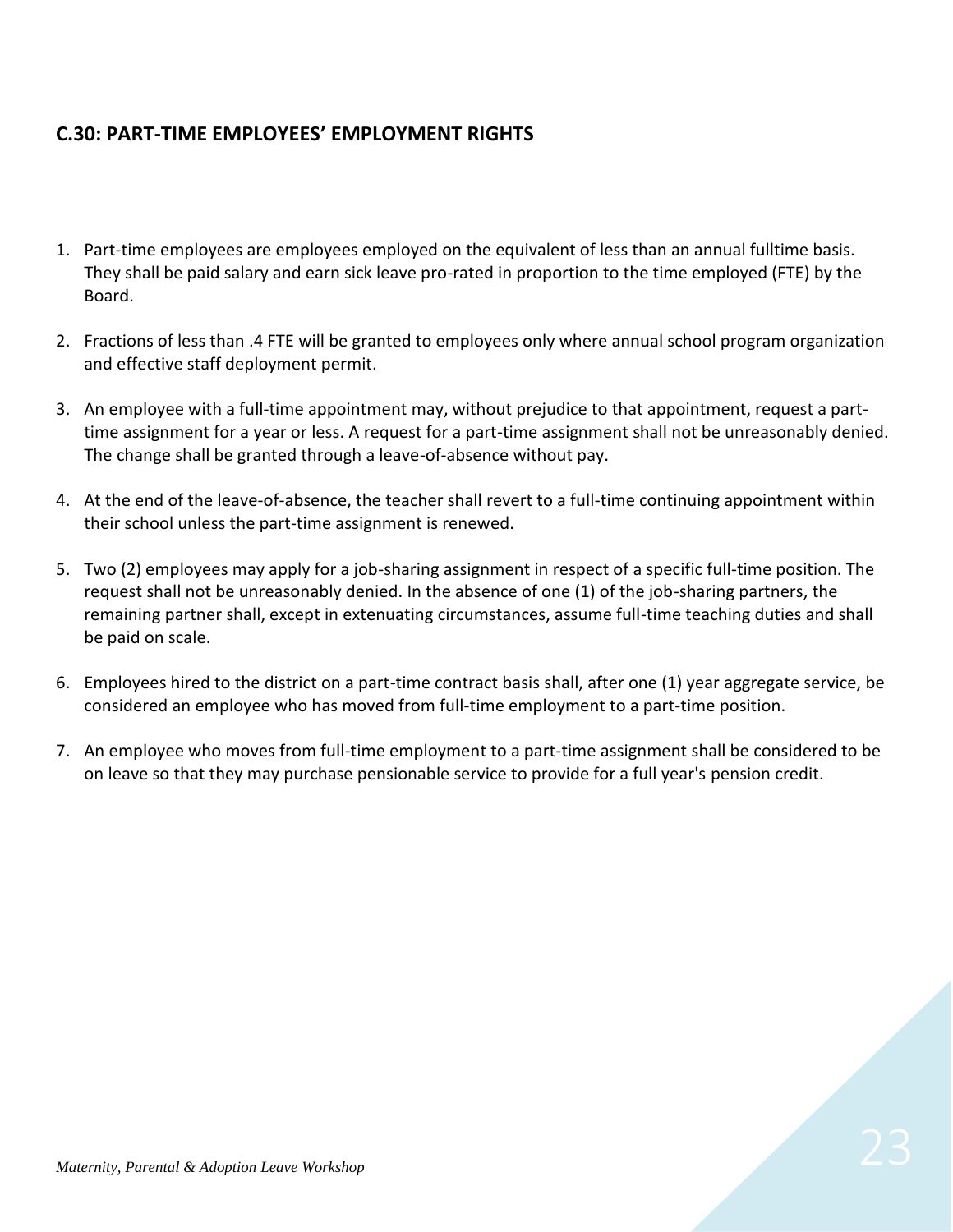

- 1. a) Job shares that were formed for the 2001-2002 school year or for a school year prior to that and have been continuously renewed since 2002 shall be treated as a job share partnership formed by two teachers on the same staff who both hold the designation of incumbent. (see #6 below).
	- b) Job shares first established for the 2002-2003 school year or for a later school year will be subject to the revised interpretation of the collective agreement provisions as outlined here. These same provisions will apply if these job shares are renewed.
- 2. Job share partnerships will typically contain an incumbent partner and a joining partner. The incumbent partner is that partner who obtained their current position through the provision of Article C.27.1, E.25 or E.27 of the collective agreement. The joining partner is that partner who applies to join an incumbent partner through the provision of Article C.30.5.
- 3. Unless the job share is renewed, the position shall revert to that of the incumbent partner at the end of the school year.
- 4. If the incumbent vacates the position, the entire position shall be declared vacant and filled through the regular internal staffing and posting and filling processes.
- 5. The joining partner has the right to participate in the internal staffing process as outlined in Article E.25 of the collective agreement provided a position exists. This participation cannot cause any other member of the staff to be declared surplus.
- 6. A job share partnership may be formed by two teachers on the same staff who both hold the designation of incumbent. Unless the job share is renewed at the end of the school year the position will revert to that of the incumbent with the greatest seniority. If the incumbent with the greatest seniority vacates the position the junior incumbent has the right to assume that entire position. In addition, the junior incumbent has the same right to participate in the internal staffing process as outlined for a joining partner (see #5 above).
- 7. The job share application form will be revised in order that the partners are clearly identified as the incumbent partner or the joining partner.
- 8. The Board will increase its diligence in requiring job share partners to honour the commitment that they make to cover for an absent partner as per Article C.30.5 of the collective agreement.
- 9. A Job Share partner who TOC's for their partner shall be paid on scale. Please ensure that a TTOC time sheet is completed, to inform payroll that this is an on-scale day. IF the covering partner is paid above Category 5, Step 7.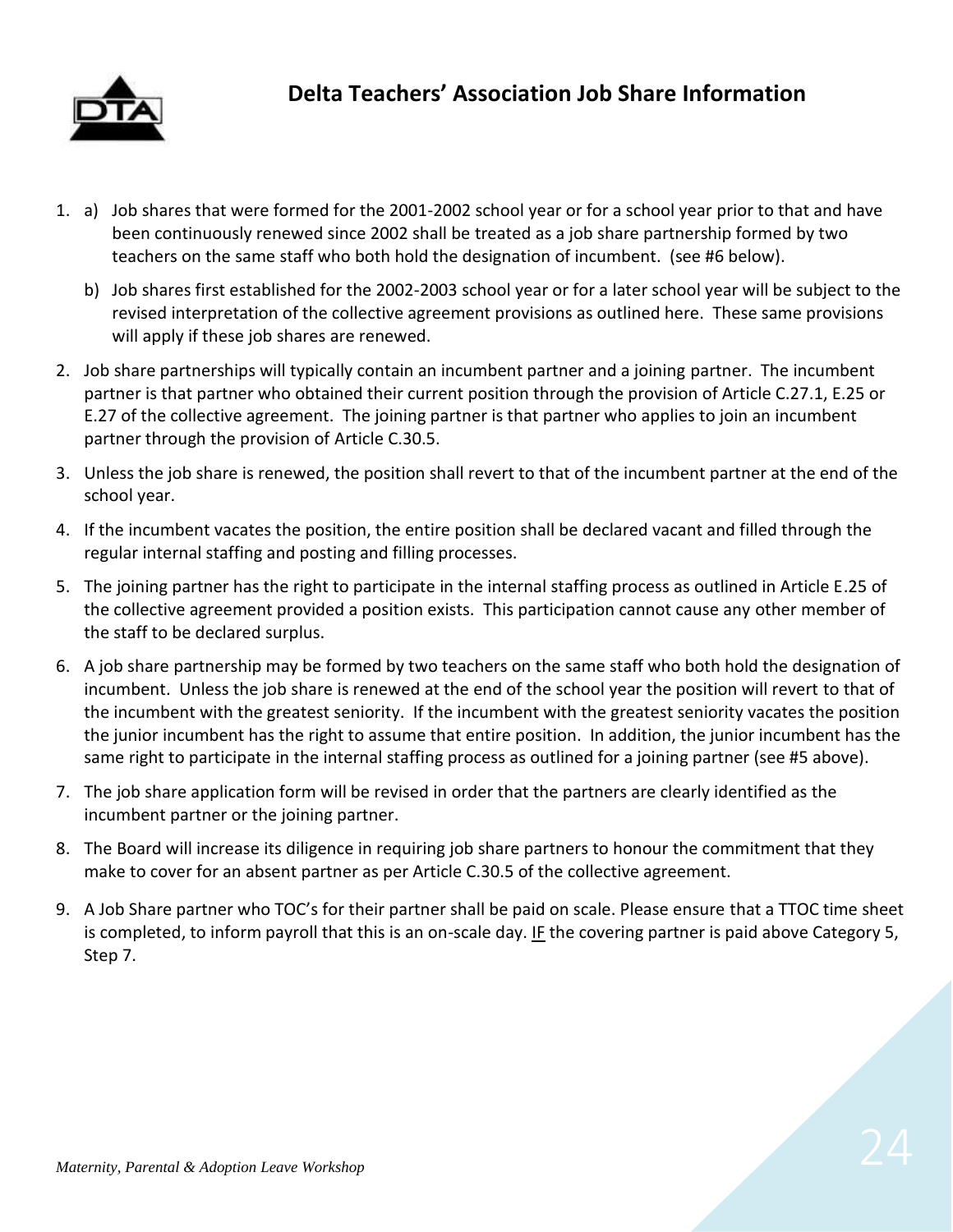

#### **Purpose of a Job Share**

The primary purpose of a job share isto accommodate two teachers already employed by the District who wish to work part-time by sharing a single assignment.

#### **Teaching Part-Time**

Job shares are one option forthose wishing to work part-time, but the District cannot guarantee that a teacher will necessarily find a suitable and qualified job share partner. Teachers posting into full-time assignments will be expected to teach their full-time assignment if no suitable partner is found. Teachers unable to work full-time should consider posting into part-time positions or joining a job share.

Teachers wishing to teach part-time are also encouraged to look into the pension implications. You may contact the Teacher Pension Plan for Information.

#### **Selection of a Job Share Partner**

The District accommodates job shares but is not directly involved in the selection of partners. Generally, this occurs through word of mouth or through connections made on the Job Share Channel in Teacher Info Teams. The following may be considered for job share partnerships:

- Other teachers already holding a position in the District
- Teachers on the recall list whose seniority places them at a level where they would otherwise be able to post into a position.
- Job share joiners must be fully qualified for the position in which they will join.
- Not all job share partners can be the incumbent; consider being a job share joiner.
- Teachers Teaching on Call are not eligible to become job share partners.

#### **Status of Job Share Partners**

- In every job share, one partner is designated the job share "incumbent" and the other the job share "joiner." The incumbent is generally the teacher who held the assignment prior to the establishment of the job share.
- When the job share ends (at the end of the school year unless it is renewed), the full position reverts to the incumbent.
- The job share joiner is considered for internal staffing only after all continuing teachers at the school have been assigned positions.
- If there is no position for the joiner, s/he has the option of posting into a new position through the posting process orjoining another job share. If the joiner would prefer to work in the district as a TTOC, please contact Shannon Hunt for possible seniority implications.

#### **Approval Process**

- The Application formis available in the Job Share folder in the Forms & Info tab in Teacher Info on Teams. As outlined on the form, the application isto be accompanied by a detailed written proposal.
- The Application must first be approved by the Principal and then submitted to Human Resources for final approval.
- Once approved, job share partners are committed to the job share which will continue to the end of the school year.
- As well as student needs and educational soundness, Principals and Human Resources will consider the following criteria when approving job shares:
	- Comprehensiveness ofthe plan presented by the applicants
	- Qualifications of the applicants for the position (Article C.25)
	- Suitability of the particular position for a job share
	- Plan for communication between partners
- Plan for communication between partners<br>• Plan for communication with parents, support teachers and administration<br>*Maternity, Parental & Adoption Leave Workshop*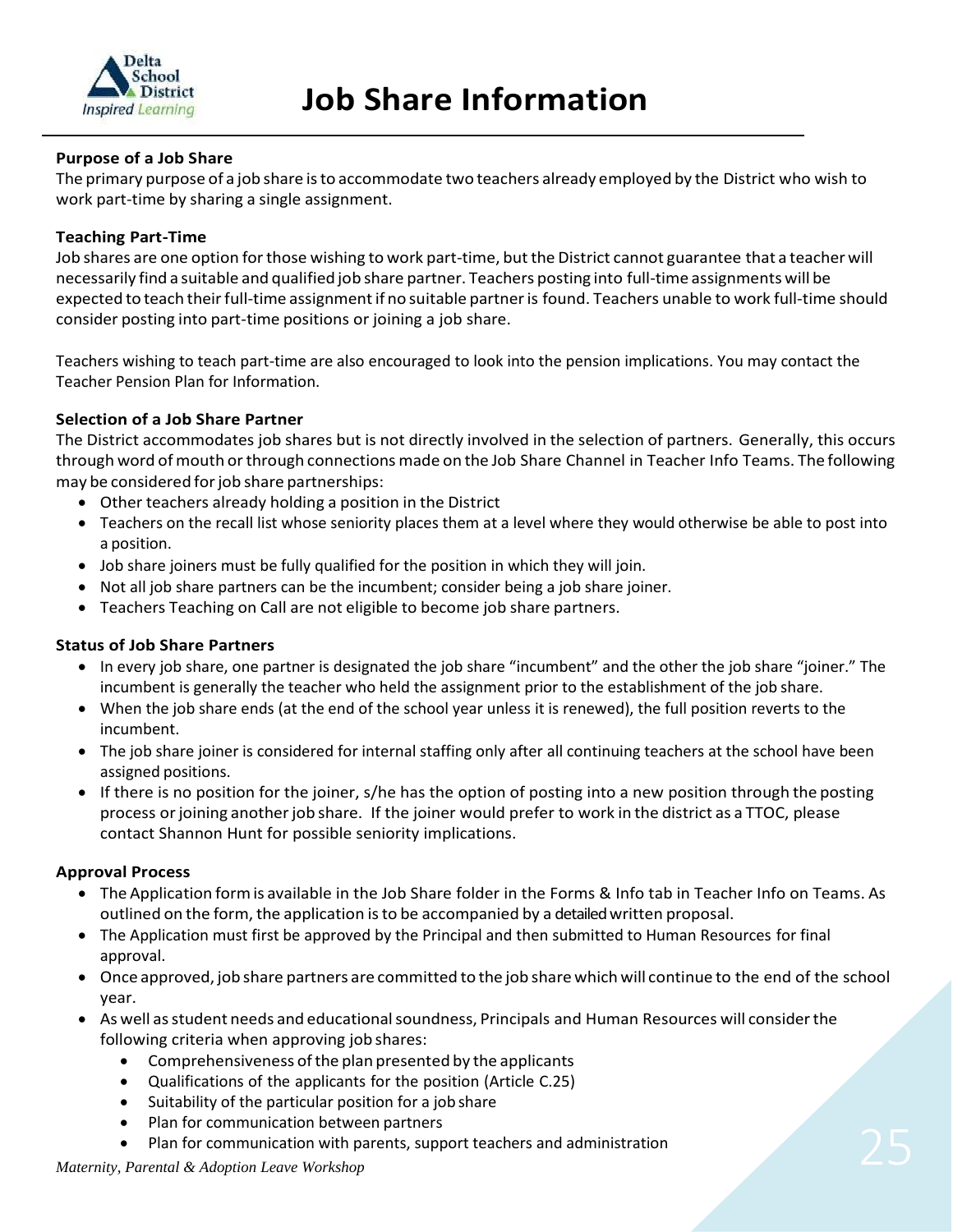- Compatibility of partners' philosophy and instructional style
- Educationally sound division of the teaching assignment and areas of responsibility
- Evidence of joint planning for instruction
- Consistency of classroom management
- Effectiveness of plans for evaluation and report card writing
- Connection of job share to school direction and goals
- Timeliness of the application
- Ability and willingness of each partner to fulfill their contractual obligation to assume teaching duties in the absence of the other (please note that **trading job share days is not permitted**)
- Total number of job shares in the school (20% is considered "reasonable")
- Consistency of student access to both teachers
- Educationally sound reason for a .2 job share and the appropriate placement ofthat day in the weekly schedule
- Plan for joint participation in Pro-D Days, Parent Meetings, School Committees and other activities central to the cohesion of the school

#### **Multiple Job Shares**

- Any challenges that might be experienced by students and parents in having two different teachers in one assignment is balanced by the positive experience of having two teachers collaborating closely with the added benefit that **in the event of an extended absence by one of those teachers, the second will take on the class full-time thus ensuring minimal disruption and a high level of continuity.**
- The Collective Agreement and application form signed by job share partners, their Principal and District Principal of Human Resources clearly state: *In the absence of one (1) of the job-sharing partners, the remaining partner shall, except in extenuating circumstances, assume full-time teaching duties and shall be paid on scale.*
- Recognizing the educational advantage behind this commitment, the District will not approve multiple job-shares on a routine basis. Teachers who wish to enter into a second job share will be expected to articulate the educational basis for that arrangement and, specifically, how it out-weighs the advantage for continuity in the classroom in the event of the extended absence of one of the job-share partners.

#### **TTOC Coverage by Job Share Partners**

• If either Job Share partner is a TTOC for the other partner, the TTOC partner must submit the TTOC Job Share Timesheet to payroll if your salary scale is higher than Cat 5 – Step 7. You can find the form in the Job Share folder in Teacher Info on Teams.

#### **April 30th Deadline to Notify Principal**

- Teachers wishing to enter into a job share agreement must discuss with administration prior to April 30<sup>th</sup> and get approval in principle. This may be done during the Druthers process at the start of Spring Staffing. Job share agreements must be submitted within one week of the Round 3 closing date in June.
- There may be some flexibility on the June deadline. However, the further we move into the school year, the more reluctant the District will be to approve new job shares.

#### **Limited Participation**

The District will not approve job shares of less than .2 except for absolutely compelling educational reasons. The principle of continuity forstudentsis not addressed with a more limited job share.

#### **If you have additional questions, please contact Shannon Hunt District Principal – Human Resources (Teaching Staff)**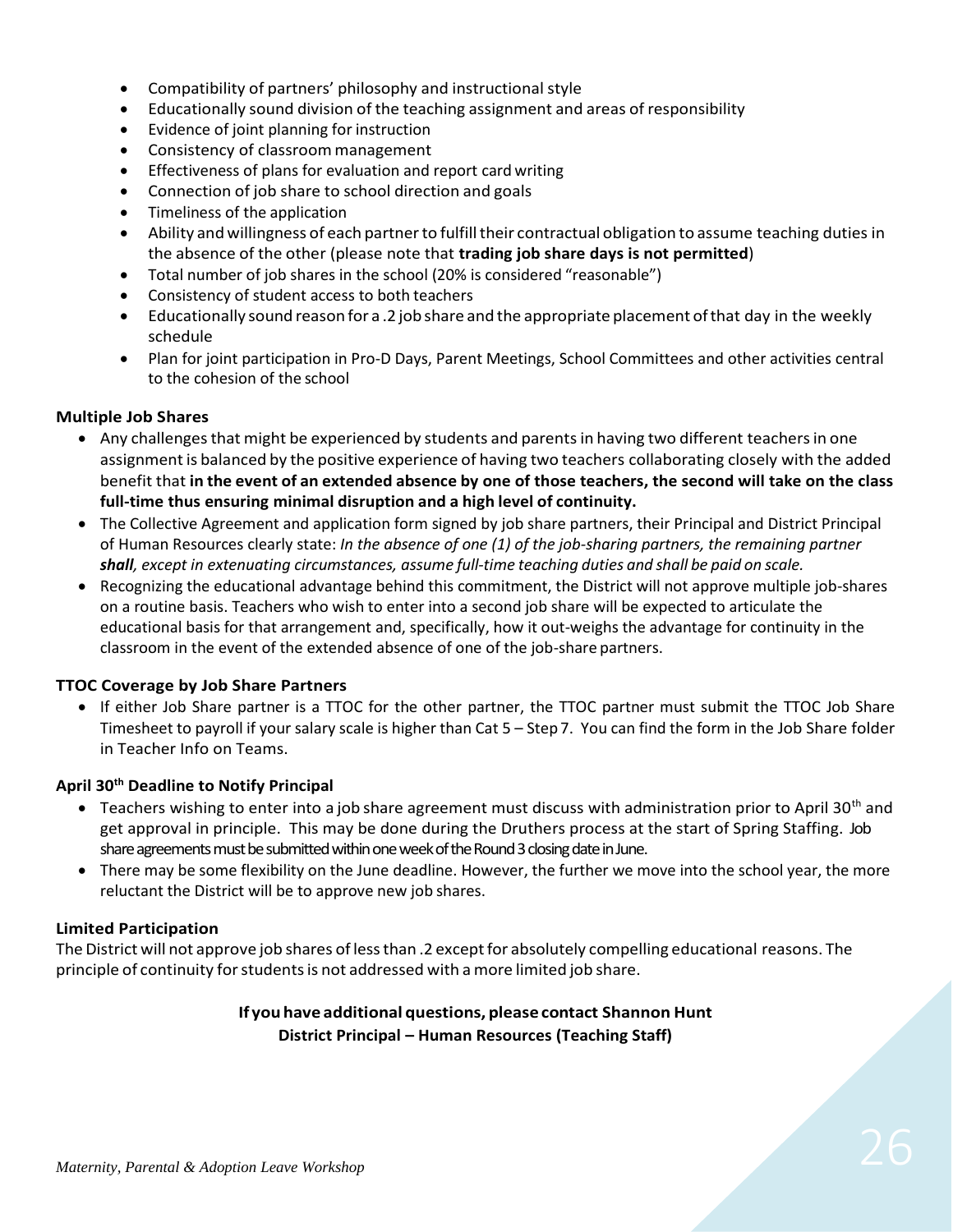#### **Advice for Writing Your Job Share Proposal**

The sharing of a teaching position is subject to the approval of a school principal, who, in the course of staffing their school must determine whether such a shared assignment will serve the best educational interests of the pupils and the school. Teachers interested in applying should consider the issues outlines below.

- 1. **Pupil needs.** Must be the prime concern.
- 2. **Programme must be educationally sound.** How will quality education and programme continually be addressed?
- 3. **Scheduling.** Split day, split week, alternate cycles?
	- Effect on pupils?
	- Advantages and disadvantages of each?
	- Co-ordination of part-time schedules with school schedules?

#### **4. Compatibility:**

- Philosophy
- Instructional style
- Flexibility
- Commitment to working in a shared assignment. Full-time responsibility, part-time assignment.

#### **5. Sharing of Responsibilities:**

- Pupil evaluation, assessment, and reporting
- Parent-teacher conferences
- Extra-curricular activities
- Special events, field trips
- Planning for instruction
- Committee responsibilities
- Staff meetings
- Non-instructional days
- Discipline
- Housekeeping
- Record keeping
- Professional Development
- **6. Communication:**
	- Between partners (how/when, keeping partner informed on relevant school events/issue)
	- With staff and principal (on all school issues)
	- With parents (ongoing, parent-teacher interviews, special meetings)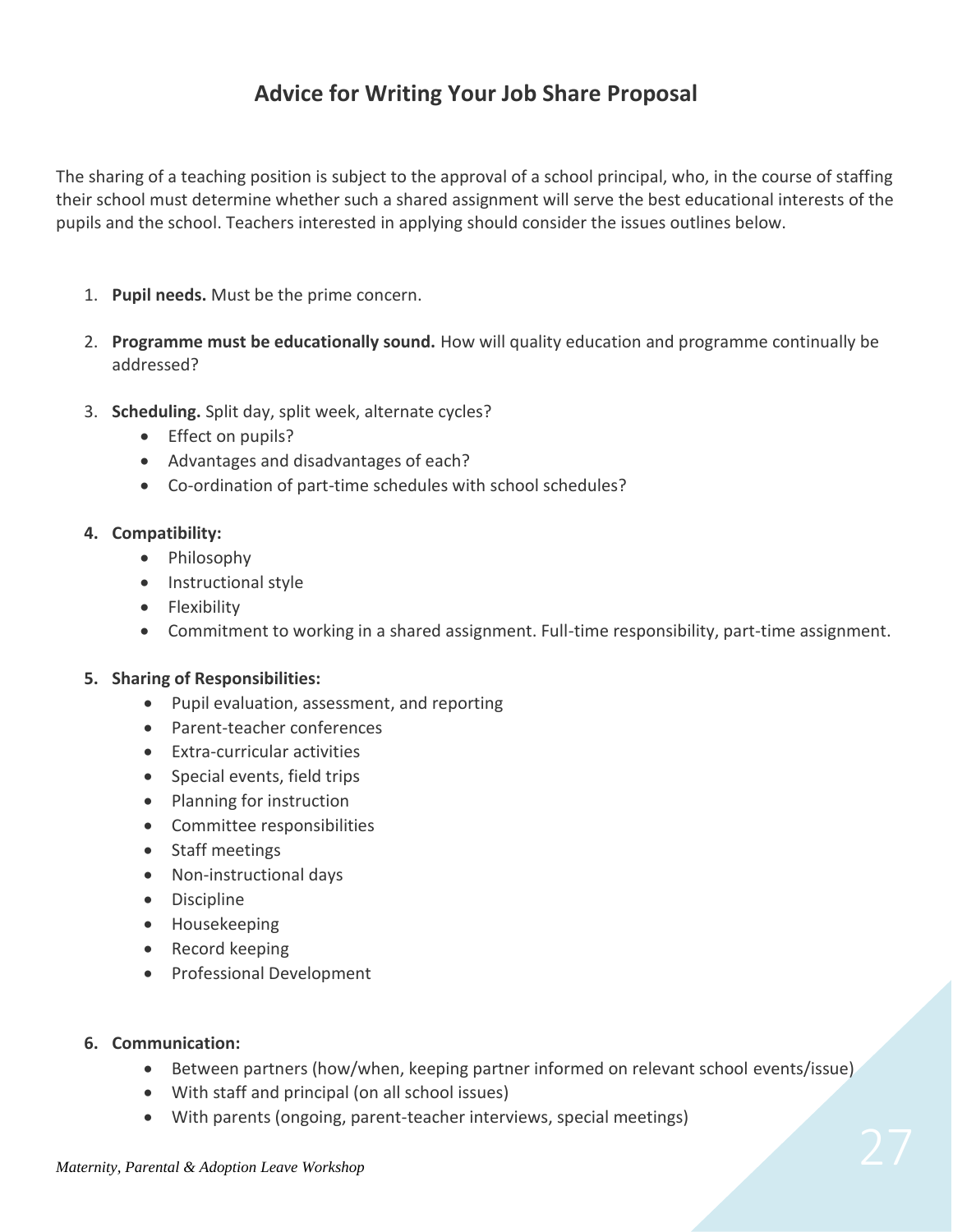#### **7. TOC Procedures:**

- For a short-term (day-to-day) or long-term illness (except those listed below), a TOC will be called on the same basis as per procedures in place at that time for regular full-time teachers.
- Should one teaching partner resign, take maternity leave, or long-term medical leave, the other partner will except in extenuating circumstances, assume the full teaching responsibility for the class.

#### **8. Reverting to Full-Time:**

• All terms and conditions of the current collective agreement apply (C.30).

#### **9. Annual review of shared programme:**

• Application to be completed annually.

#### **10. Advantages to the Students:**

- Energy and enthusiasm level of teachers is much higher.
- Wealth of ideas provides an enriched classroom.
- Teachers have their own individual areas of strength (children benefit from both).
- Children are exposed to two points of view.
- Similar philosophies concerning discipline and standards of classroom behavior.
- Complementary teaching styles and management systems.
- A "fresh face" stimulates pupils.
- Enhanced student assessment able to compare with another professional.

#### **11. Advantages to the School:**

- Two sources for ideas and opinions with regard to staff and school matters.
- Two professional opinions on a child's progress are available to parents and staff.
- Combined teaching experience of two professionals.
- Make it possible to incorporate a broader range of expertise within a single position (Art/PE/ Music).

#### **12. Advantages to the School Board:**

- Increase in productivity.
- One partner is less than .5?
- Less stress should result in less absenteeism.
- More positive teacher outlook results in greater enthusiasm.
- Reduced tendency toward burnout.

#### **13. Advantages to Teacher:**

- A new challenge.
- A happier and more positive outlook towards the job.
- An opportunity for professional and personal growth.
- Less personal stress when more time to spend with family.
- Medical and dental appointments scheduled for days off.
- Keeping up-to-date with current trends in teaching.
- Collegial support.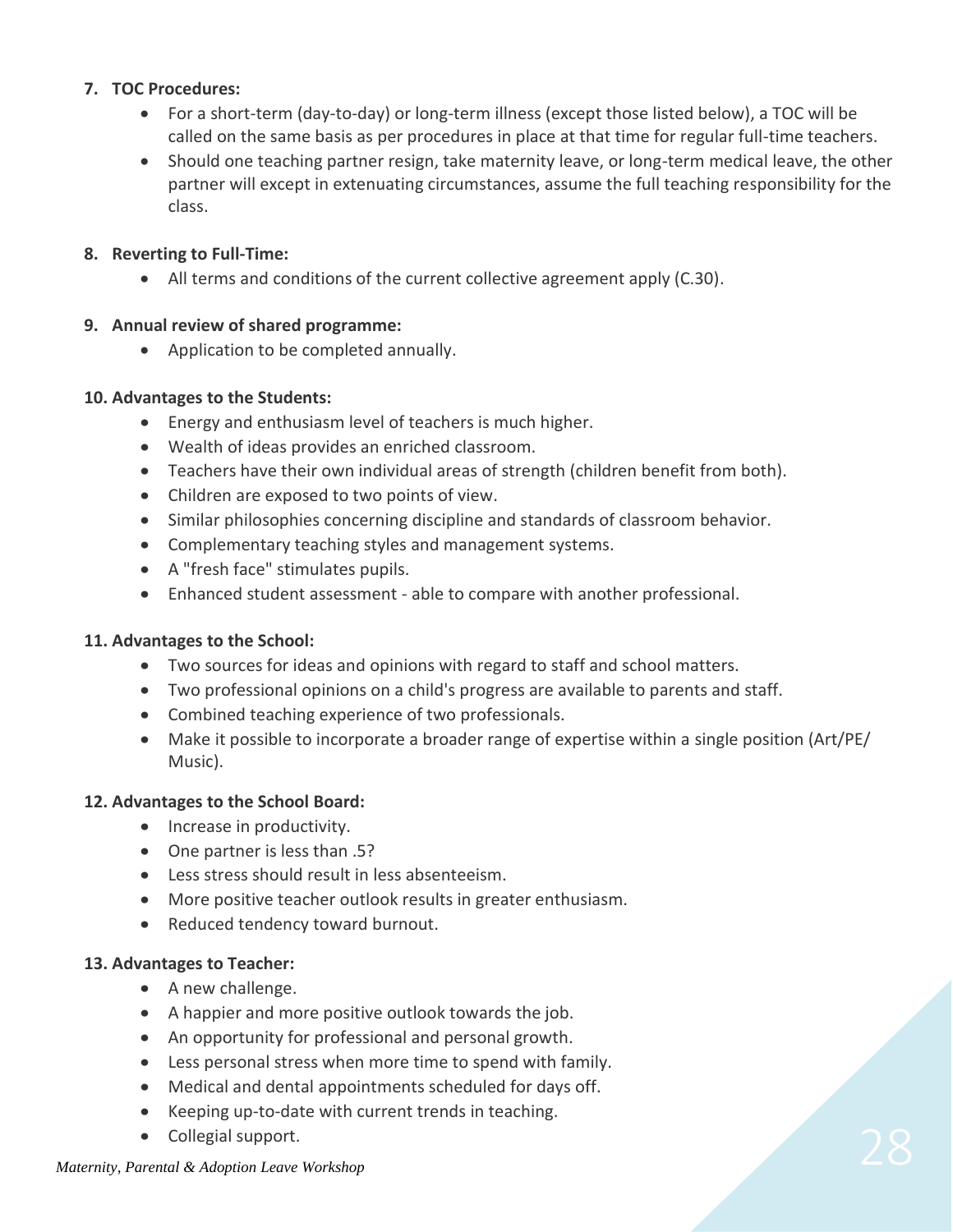

### **Hints for Successful Job Shares**

**Choose** your partner carefully. You will be working with this person for the next year. Compatibility is important.

**Plan** how you are going to divide the job. Most job share partners find it easier to split the curriculum rather than to plan for each other.

**Recognize** that you have a full-time responsibility to the job and the class even though you are only in that class part-time. Plan how report cards, parent/teacher interviews, Christmas concerts, etc. will be handled. It's important that parents and students see you as a team.

**Be flexible,** you are giving over control of your class to someone else on the days you are not there. Things won't always be done exactly as you would have done them if you were there.

**Communicate.** It's your job to keep yourself apprised of happenings in the school on the days when you're not there. Many job share partners use a communication book that stays on the desk or set aside a specific time each week to phone each other. It isn't the job of the principal to update the absent partner on school happenings. Also, be sure your partner is aware of any arrangements you have made with people such as the Librarian and Learning Assistant.

**Be sensitive** to your full-time colleagues. Many of them would love to have your working arrangements and are resentful when you wish them a good weekend on Tuesday afternoon.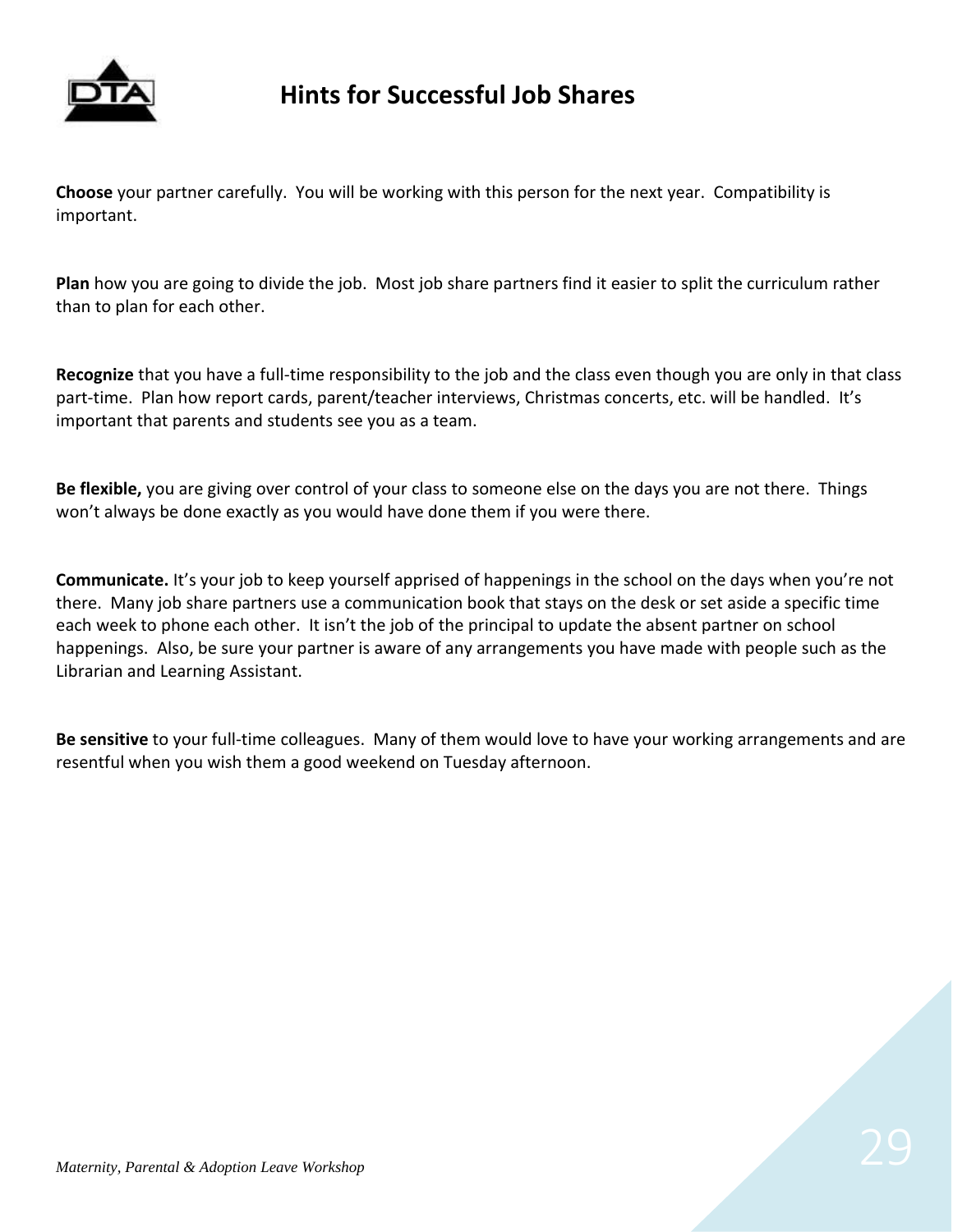

#### SHARED TEACHING ASSIGNMENT APPLICATION

#### To be submitted to Shannon Hunt - District Principal, Human Resources Email shunt@deltaschools.ca (See Staffing Timeline for Deadline Date)

| Names:                |                                                                                                                                                                                      |
|-----------------------|--------------------------------------------------------------------------------------------------------------------------------------------------------------------------------------|
|                       | (Incumbent Partner)                                                                                                                                                                  |
|                       | (Joining Partner)                                                                                                                                                                    |
| School:               |                                                                                                                                                                                      |
| Position applied for: |                                                                                                                                                                                      |
|                       | (must be an existing position) Grade: School: School: School:                                                                                                                        |
|                       |                                                                                                                                                                                      |
|                       |                                                                                                                                                                                      |
|                       | For ALL applications (including those continuing from the previous year), please attach a<br>detailed written proposal providing information regarding the sharing of the following: |
|                       | a Accaccmant & canocting to parante                                                                                                                                                  |

| ı.<br>ı. | Educational advantage to school &<br>students<br>Classroom management<br> ● Professional development for each | • Assessment & reporting to parents<br>● Staff meetings<br>. Schedule of set days worked by each<br>partner (trading days is not permitted) |
|----------|---------------------------------------------------------------------------------------------------------------|---------------------------------------------------------------------------------------------------------------------------------------------|
|          | partner                                                                                                       |                                                                                                                                             |

The Job Share partners agree, as per Article B11.5, that in the absence of one of the job sharing partners, the remaining partner shall, except in extenuating circumstances, assume full-time teaching duties.

Signature

 $\overline{\phantom{a}}$ 

| ≘s: | (Teacher) |                   |
|-----|-----------|-------------------|
|     |           | (Teacher)         |
|     |           | (Principal)       |
|     |           | (Human Resources) |
|     |           |                   |

Please Note: Once approved, Job Share Partners are committed to the job share at the stated FTE for the full school year.

#### TTOC coverage by Job Share Partners:

If either job share partner is a TTOC for the other partner, the TTOC partner must submit the Job Share TTOC Timesheet to payroll ONLY IF their Pay Grade is higher than Cat 5 - Step 7.

Approved, 1998, Revised September, 2021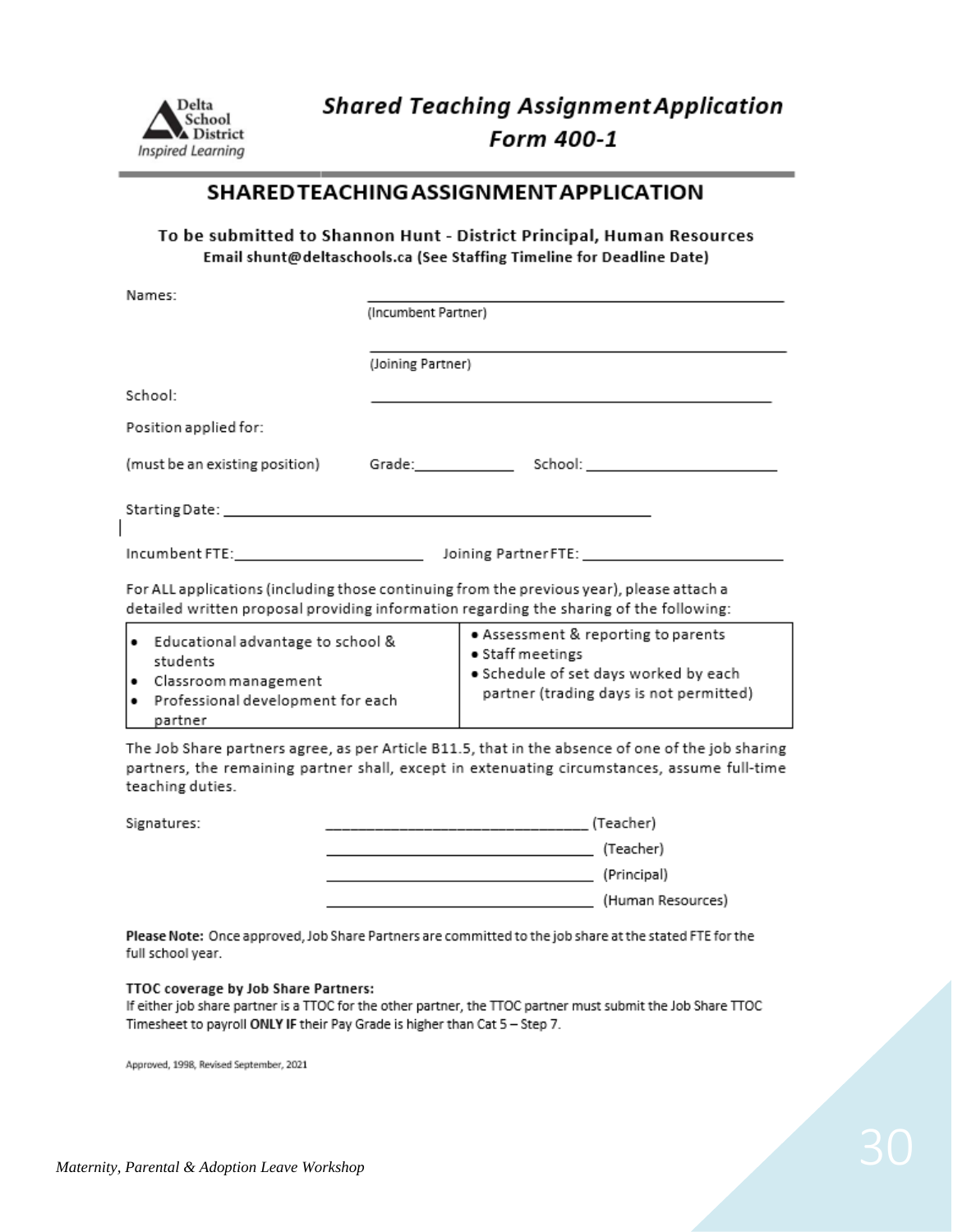### **NOTES**